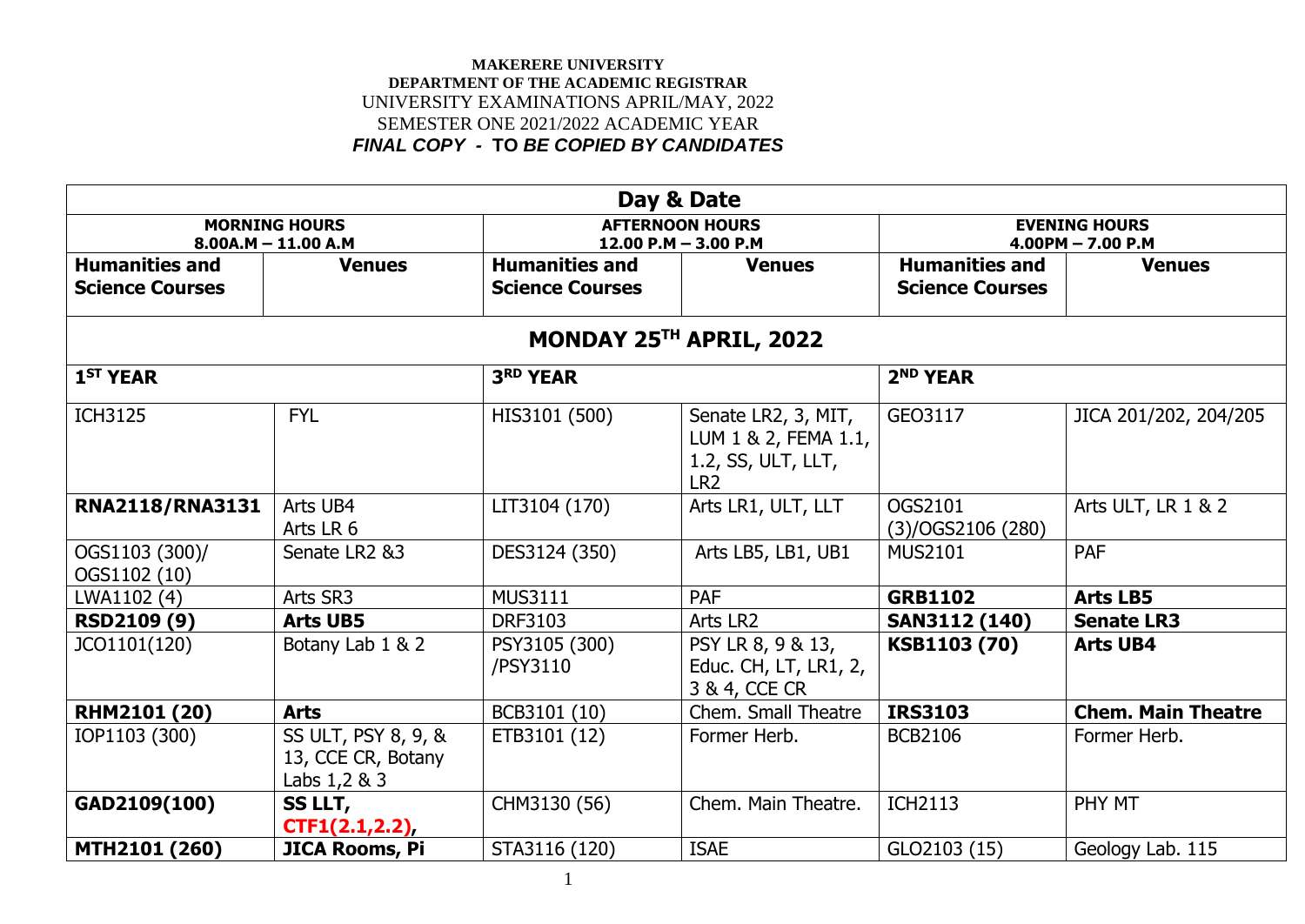| ETB1101 (10)     | Chem. ST                | SOC2130 (120)        | CTF1(2.1, 2.2)           | SPS2103 (57)         | Chem ST                |
|------------------|-------------------------|----------------------|--------------------------|----------------------|------------------------|
| ENR1101 (100)    | Chem. MT                | <b>MTH1103 (380)</b> | <b>JICA ROOMS,</b>       | BBS2101 (200)        | <b>ISAE</b>            |
|                  |                         |                      | FEMA 2.1, Chem FY        |                      |                        |
|                  |                         |                      | Lab.                     |                      |                        |
| SPS1101 (63)     | Physic Dept.            | PGP2101(45)          | IL.                      | GLO2103              | <b>FYSL</b>            |
| BPS1101 (250)    | <b>ISAE</b>             | <b>RNA1104 (30)</b>  | UB4                      | <b>CHB1101</b>       | <b>CI</b>              |
| ECO1103 (1000)   | FEMA 1.1, 1.2, 2.1,     | <b>PHY3115</b>       | <b>PMT</b>               | <b>DRF1105</b>       | Geog Lab 1 & 2         |
|                  | 2.2, Arts LR2, PSY LR8, |                      |                          |                      |                        |
|                  | 9, FEMA Annex           |                      |                          |                      |                        |
| MUS1110 (Theory) | PAF                     | <b>MUS1114</b>       | <b>Arts LR5</b>          |                      |                        |
| <b>PGP3101</b>   | <b>OL</b>               | <b>PGP4107</b>       | <b>OL</b>                |                      |                        |
| MTH2101 (180)    | JICA 201/202,           | JCO3101 (180)        | Arts LR4, 5 & 6          |                      |                        |
|                  | 204/205                 |                      |                          |                      |                        |
| <b>CHB2102</b>   | CI                      | JCO4109              | Botany Labs 1 & 2        |                      |                        |
| <b>DRF2105</b>   | Arts LR1, Geog Lab      |                      |                          |                      |                        |
|                  | 1                       |                      |                          |                      |                        |
| GEO2116          | $Arts - Geog$ Labs      |                      |                          |                      |                        |
|                  | 1&2                     |                      |                          |                      |                        |
|                  |                         |                      | TUESDAY 26TH APRIL, 2022 |                      |                        |
|                  |                         |                      |                          |                      |                        |
| <b>3RD YEAR</b>  |                         | 2 <sup>ND</sup> YEAR |                          | 1 <sup>ST</sup> YEAR |                        |
| GEO3118          | GEO CIT Lab.            | HIS2103 (500)        | Educ. CH, LT, LR1, 2,    |                      |                        |
|                  |                         |                      | 3, 4 & 127 1.2           |                      |                        |
| GEO2118          | Arts - Geog Labs 1&2    | RNA2102 (6)          | Arts UB2                 | SOC3114              | $CTF1 - 1.2$           |
|                  |                         |                      |                          | (70)/SAN3109         |                        |
| <b>SAN3100</b>   | $CTF1 - 2.1, 2.2, 2.3$  |                      |                          | LWA2101              | Arts UB2               |
|                  |                         |                      |                          |                      |                        |
| <b>DRF3107</b>   | Arts LR1                | <b>BSW2106 (80)</b>  | $CTF1 - 2.2$             | POS1103 (734)        | $CTF1 - 2.1, 2.2, 2.3$ |
|                  |                         |                      |                          |                      |                        |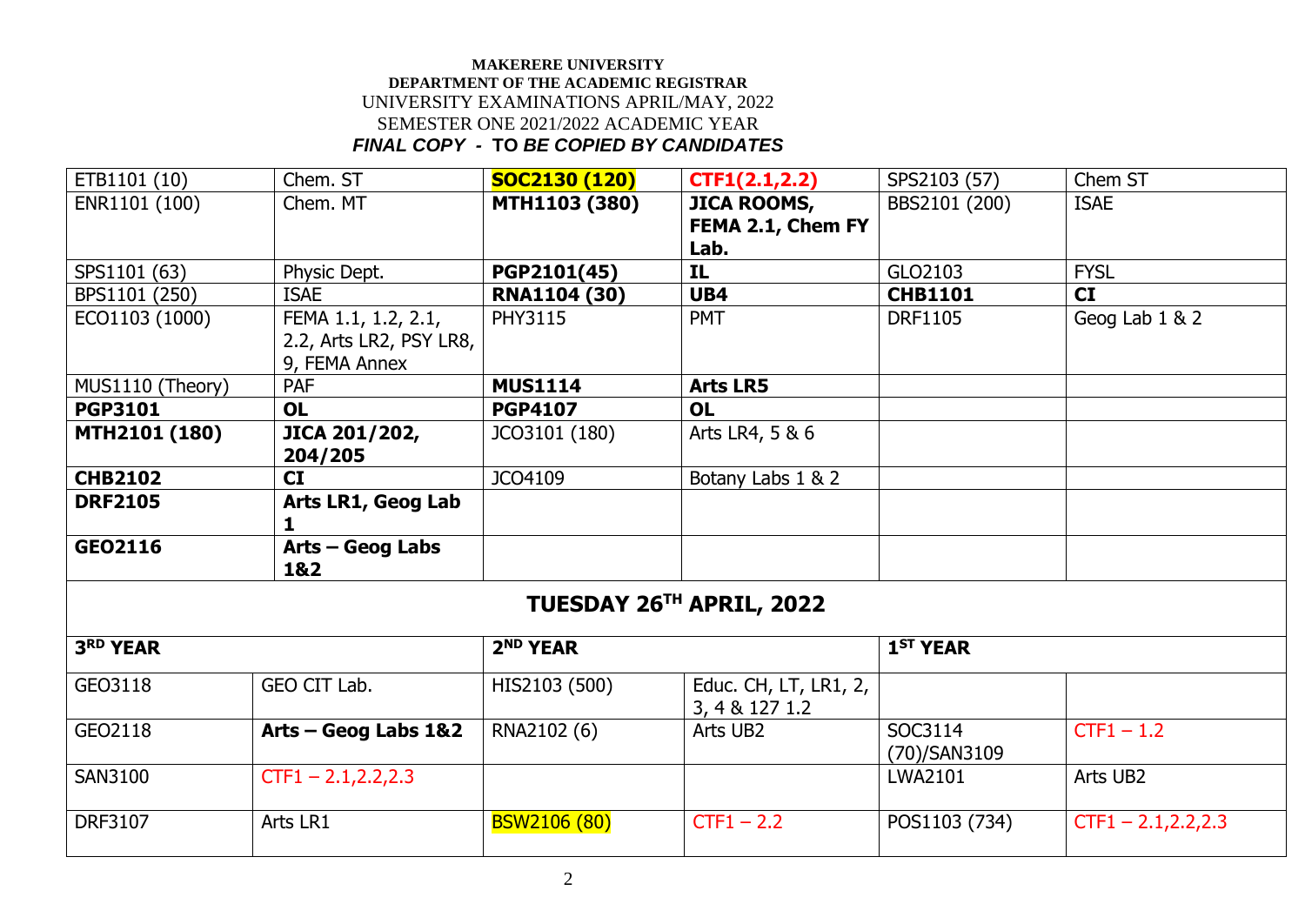|                      |                          |                      |                                        |                            | , SS ULT, LLT, LR2,<br>Senate LR2, PSY 8, 9,     |
|----------------------|--------------------------|----------------------|----------------------------------------|----------------------------|--------------------------------------------------|
|                      |                          |                      |                                        |                            | & 13, Arts LR5 & 6                               |
| <b>MUS3113</b>       | Arts UB4                 | PGP4104              | IL                                     | SPS1110 (63)               | PHY. MT                                          |
| LGA2110/LWA2101      | Arts LB2, LB3            | BCP2107 (300)        | Senate LR2, 3, PSY                     | CHM1103                    | Chem. Main Theatre                               |
|                      |                          |                      | 8, 9, & 13, CCE CR,                    |                            |                                                  |
|                      |                          |                      | Botany Labs 1,2 & 3                    |                            |                                                  |
| SWA3112/SOA3111      | SS UTL, LLT, LR2; Senate | LIT2101 (210)        | JICA201/202 &                          | BPS1104 (400)              | <b>ISAE</b>                                      |
| (500)                | LR2, 3, CTF2- 4.1, 4.2   |                      | 204/205                                |                            |                                                  |
| <b>ICH3156</b>       | PHY. MT.                 | BOT2101              | Zoology Lab.                           | RSD3107 (50)               | <b>Arts LLT</b>                                  |
| ZO03102              | Zoology Labs             | <b>PHY 2112</b>      | PHY. MT                                | GLO1102                    | <b>FYL</b>                                       |
| BPS3113 (180)        | <b>ISAE</b>              | <b>MUS2109</b>       | Arts LB2                               | <b>MUS2113</b>             | <b>Arts UB4</b>                                  |
| BAM3116 (400)        | FEMA Annex, 1.2, 2.1     | <b>DRF2109</b>       | Arts LB3                               | <b>LGA3109</b>             | Arts LB2, UB2                                    |
| AHS2100 (130)        | <b>FEMA 1.1</b>          | STA2110 (600)        | <b>ISAE</b>                            |                            |                                                  |
| <b>ICH1106</b>       | <b>FYL</b>               | GAD2106 (40)         | <b>FEMA 2.1</b>                        |                            |                                                  |
| SAS3101 (100)        | <b>ISAE</b>              | DPA2107              | <b>PAF</b>                             |                            |                                                  |
| BFA3103 (3104)       | Zoology Labs             | BCB2101 (15)         | Chem. Small Theatre                    |                            |                                                  |
|                      |                          | <b>/ETB1102</b>      |                                        |                            |                                                  |
| <b>DNC3112</b>       | <b>PAF</b>               | SPS2111 (50)         | Chem. Main Theatre                     |                            |                                                  |
|                      |                          | BHR3104 (400)        | $CTF2 - 4.1, 4.2$                      |                            |                                                  |
|                      |                          | <b>LGA1104</b>       | Arts LR5, 6, ULT,<br>UB4               |                            |                                                  |
|                      |                          | CHB2101              | CI                                     |                            |                                                  |
|                      |                          |                      |                                        |                            |                                                  |
|                      |                          |                      | WEDNESDAY, 27TH APRIL, 2022            |                            |                                                  |
| 2 <sup>ND</sup> YEAR |                          | 1 <sup>ST</sup> YEAR |                                        | <b>3RD YEAR</b>            |                                                  |
| GEO3119              | Arts - Geog Labs 1&2     | LIT1101 (300)        | <b>ARTS LR1, 2, ULT,</b><br><b>LLT</b> | ECO3102/<br>ECO3112 (1000) | Arts LR4, 5, ULT, LLT,<br>UB1, SS ULT, LLT, LR2, |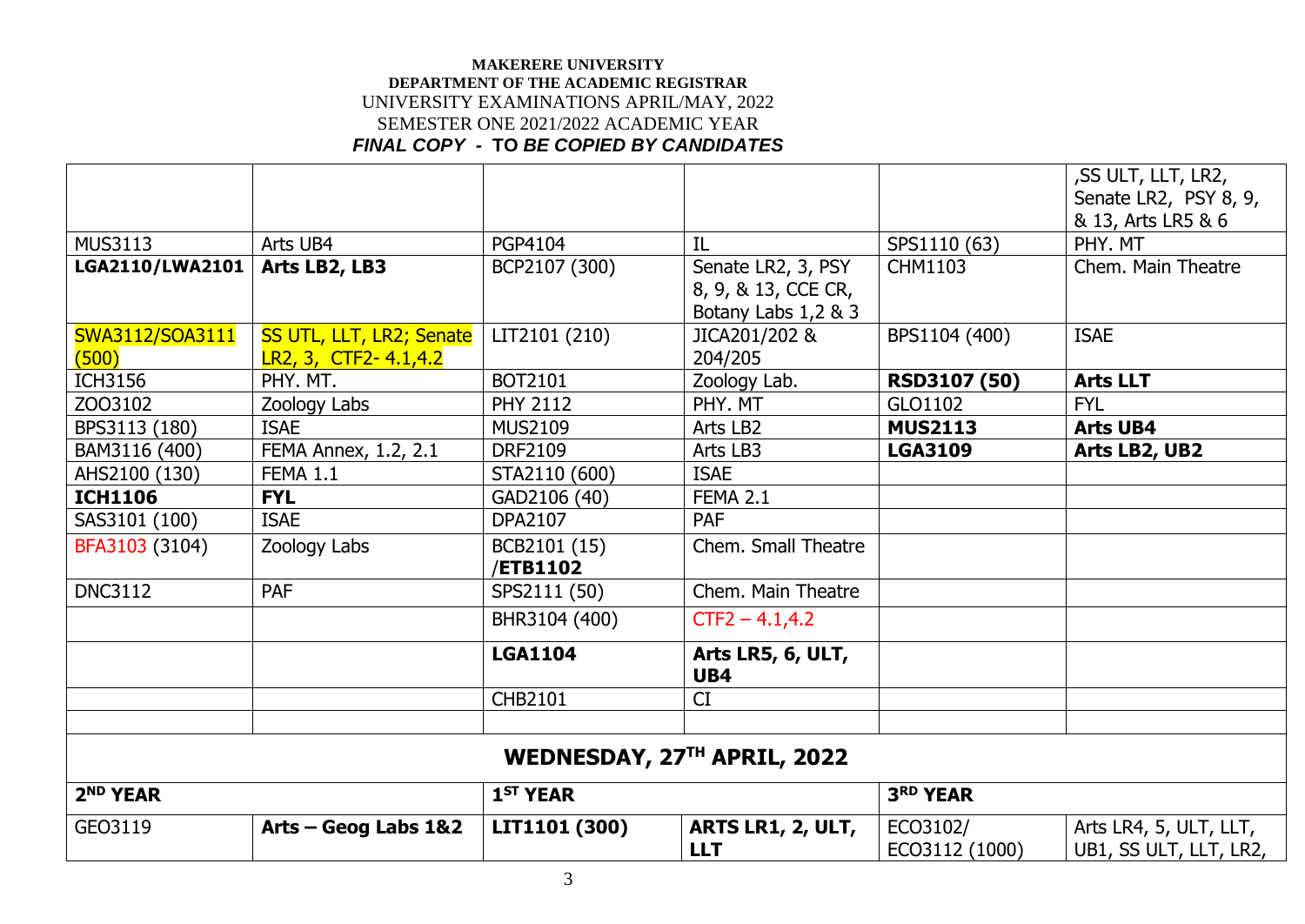|                      |                                  |                |                                       |                 | JICA 201/202, 204/205,  |
|----------------------|----------------------------------|----------------|---------------------------------------|-----------------|-------------------------|
|                      |                                  | KSA2105 (100)  | Arts LR4, 5, 6                        |                 | Educ LR1, 2, 3, 4, 127, |
|                      |                                  |                |                                       |                 | FEMA 1.1, 1.2, Annex,   |
|                      |                                  |                |                                       |                 | $CTF1(2.1, 2.2)$ ,      |
| <b>SAN2110</b>       | $CTF1 - 2.2$                     | MTH2104 (440)  | <b>JICA Rooms,</b><br>Senate LR3, Pi, | FRA3101         | Arts UB4                |
|                      |                                  |                | Bot. Labs 1, 2, 3                     |                 |                         |
| DES2131 (450)        | Arts LR1, 2, 4, 5, 6, ULT,       | <b>ICH1101</b> | CHM. MT                               | ARB3101/KSB3116 | Arts LR6                |
|                      | Senate LR2                       |                |                                       | (30)            |                         |
| DEC2105 (400)        | Senate LR3, FEMA1.2,<br>Arts LLT | GEO2114        | Arts - Geog Labs<br>1&2               | KSB2105 (20)    | Arts LR6                |
| <b>BSW2102 (150)</b> | SS ULT, LLT, LR2;                | <b>MUS1109</b> | PAF                                   | KSA2105 (20)    | Arts UB4                |
| RSD3110 (40)         | UB1                              | SPS1104 (63)   | PHY MT                                | JCO3103 (120)   | Chem. Main Theatre,     |
|                      |                                  |                |                                       |                 | Arts LR1.               |
| ETB2101 (10)         | Chem. Small Theatre              | <b>MTH1154</b> | <b>ISAE</b>                           | BCP3111 (280)   | PSY LR 8, 9 &13, Educ.  |
|                      |                                  |                |                                       |                 | CH, LT., CCE CR,        |
|                      |                                  |                |                                       |                 | Senate LR3              |
| <b>BFA2102</b>       | Zoology Labs                     | PAM3102 (350)  | ARTS UB1, $CTF1 -$<br>1.2             | SOC2133(60)     | <b>Arts LR2</b>         |
| ENR2104 (95)         | <b>CHM Main Theatre</b>          | BCP1104 (300)  | Educ. LT, LR1, 2, 3,                  | BOT3101 (30)    | Chem. Small Theatre     |
|                      |                                  |                | 4, Psy. Rm. 8, 9, CCE                 |                 |                         |
|                      |                                  |                | <b>CR</b>                             |                 |                         |
| <b>DNC2111</b>       | Arts UB5                         | <b>BFA1102</b> | Zoology Labs                          | ETB3102         | Former Herbarium        |
| <b>DRF2103</b>       | Arts UB1                         | <b>DRF1106</b> | Arts LR4                              | <b>BCB3102</b>  | Former Herbarium        |
| BCH2105 (72)/        | <b>Physics MT</b>                | <b>DPA1106</b> | <b>PAF</b>                            | BBS3111 (150)   | <b>ISAE</b>             |
| <b>BCH1101 (35)</b>  |                                  |                |                                       |                 |                         |
| BPS2110 (280)        | <b>ISAE</b>                      | <b>ICH3124</b> | <b>FYL</b>                            | <b>BFA3101</b>  | Zoology Labs            |
| <b>RNA3132</b>       | <b>Arts UB2</b>                  | <b>CHB1102</b> | CI                                    | SPS3102 (48)    | PHY MT                  |
| PGP2104(51)          | <b>FYL</b>                       |                |                                       | BSE3109 (50)    | <b>ISAE</b>             |
| <b>CHM3131</b>       | <b>FEMA 1.1</b>                  |                |                                       | <b>BFA1102</b>  | <b>Zoology Labs</b>     |
| <b>DNC1202</b>       | <b>PAF</b>                       |                |                                       | <b>ICH2112</b>  | <b>FYL</b>              |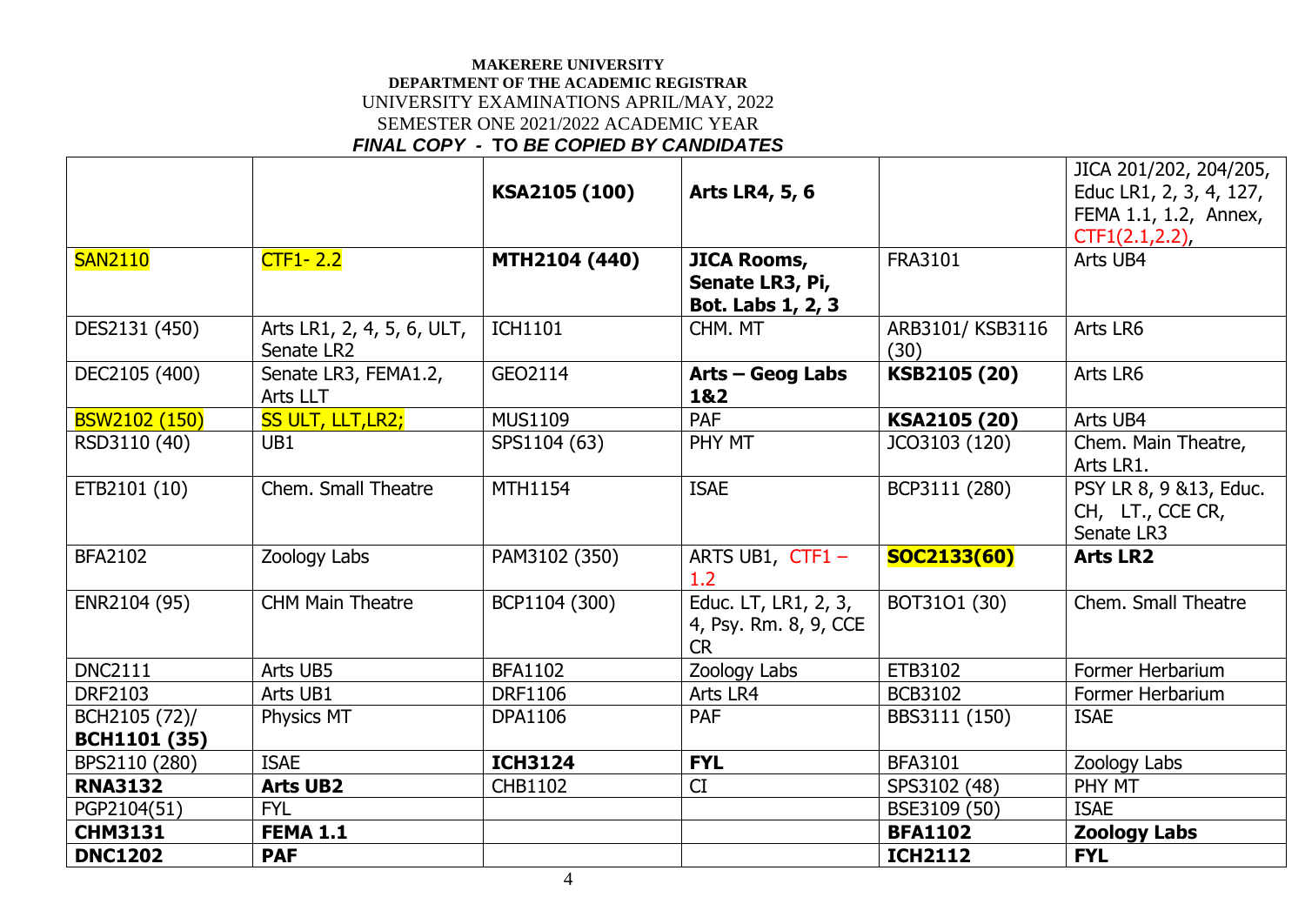| <b>DRF3105</b>                | <b>Arts UB4</b>                                                                                                           |                           |                                                                                                                                                       | <b>PGP3102</b>            | <b>FYSL</b>                                                                                                       |
|-------------------------------|---------------------------------------------------------------------------------------------------------------------------|---------------------------|-------------------------------------------------------------------------------------------------------------------------------------------------------|---------------------------|-------------------------------------------------------------------------------------------------------------------|
| <b>DPA2110</b>                | <b>Arts UB4</b>                                                                                                           |                           |                                                                                                                                                       | <b>EHR3103</b>            | Arts LB 1                                                                                                         |
| <b>BED(EXT)</b>               | $CTF1 - 1.1$                                                                                                              | <b>BED(EXT)</b>           | $CTF1 - 1.1$                                                                                                                                          | <b>MUS3112</b>            | <b>PAF</b>                                                                                                        |
|                               |                                                                                                                           |                           |                                                                                                                                                       | <b>DRF3106</b>            | Arts LR1                                                                                                          |
|                               |                                                                                                                           | THURSDAY 28TH APRIL, 2022 |                                                                                                                                                       |                           |                                                                                                                   |
| 1 <sup>ST</sup> YEAR          |                                                                                                                           | 3RD YEAR                  |                                                                                                                                                       | 2 <sup>ND</sup> YEAR      |                                                                                                                   |
| CUS1101 (1300)                | CTF1(2.1,2.2,2.3), CTF2<br>Auditorium, Educ. CH, LT,<br>LR1, 2, 3, 4, & 127, Arts<br>LLT, ULT, UB1, & LR1, 2,<br>4, 5, 6, | ECO3103 (2500)            | Arts UB1, LB1, LLT LR  <br>1 & 2; SS ULT, LLT,<br>LR2, JICA 201/202,<br>204, 205, FEMA1.1,<br>1.2, 2.1, Annex Educ.<br>CH, LT, LR 1, 2, 3, 4,<br>127; | E 2101 (1300)             | CTF1(2.1,2.2,2.3), CTF2<br>Auditorium Educ. CH,<br>LT, LR1, 2, 3, 4, & 127,<br>Arts, LLT, ULT UB1,<br>Senate LR2, |
| OGS1104 (300)<br>OGS1102 (30) | Senate LR2, LR3                                                                                                           | SPS3107 (30)              | Math Dept.                                                                                                                                            | FRB2101                   | Arts UB4                                                                                                          |
| <b>AHS2101</b>                | SS ULT, LLT                                                                                                               | BOT3102 (15)              | Bot./Zoo Lecture<br>Theatre                                                                                                                           | LIN2114/LIN3101           | Geog. Lab 1 & 2                                                                                                   |
| TOU1103 (260)                 | SS ULT, LLT, LR2                                                                                                          | GAD3104 (251)             | CTF1(1.2,2.1)                                                                                                                                         | <b>MUS2120</b>            | Arts LR 6                                                                                                         |
| <b>BCB1101</b>                | Former Herb.                                                                                                              | ARA3103                   | Arts UB5                                                                                                                                              | GAD1101/GAD11<br>00 (500) | <b>JICA Rooms, PHY</b><br>Dept.                                                                                   |
| <b>ICH1102</b>                | Chem. FYL                                                                                                                 | <b>BCB3103</b>            | Senate LR2 &3                                                                                                                                         | PSY2104 (100)             | PSY LR 8, 9, & 13, CCE<br><b>CR</b>                                                                               |
| <b>DPA1107</b>                | PAF                                                                                                                       | EHR3104                   | Arts UB1                                                                                                                                              | BCB2102 (20)              | Former Hab.                                                                                                       |
| SPS1103 (75)                  | Chem. Org. Lab.                                                                                                           | <b>ICH3151</b>            | Physics Dept                                                                                                                                          | <b>BFA2104</b>            | Zoology Labs                                                                                                      |
| KSB3102 (15)                  | Arts LR5                                                                                                                  | ELS3114 (12)              | Senate LR3                                                                                                                                            | <b>ICH2112</b>            | Chem. ST                                                                                                          |
| KSA3102 (100)                 | Arts LR6                                                                                                                  | DES2127 (450)             | Chem Main Theatre,<br>& Small Theatre, JICA<br>Rooms,                                                                                                 | GLO2106                   | <b>FYL</b>                                                                                                        |
| <b>DNC1110</b>                | Arts UB4                                                                                                                  | <b>MUS3115</b>            | Arts Lr5                                                                                                                                              | SAS2101 (300)             | <b>ISAE</b>                                                                                                       |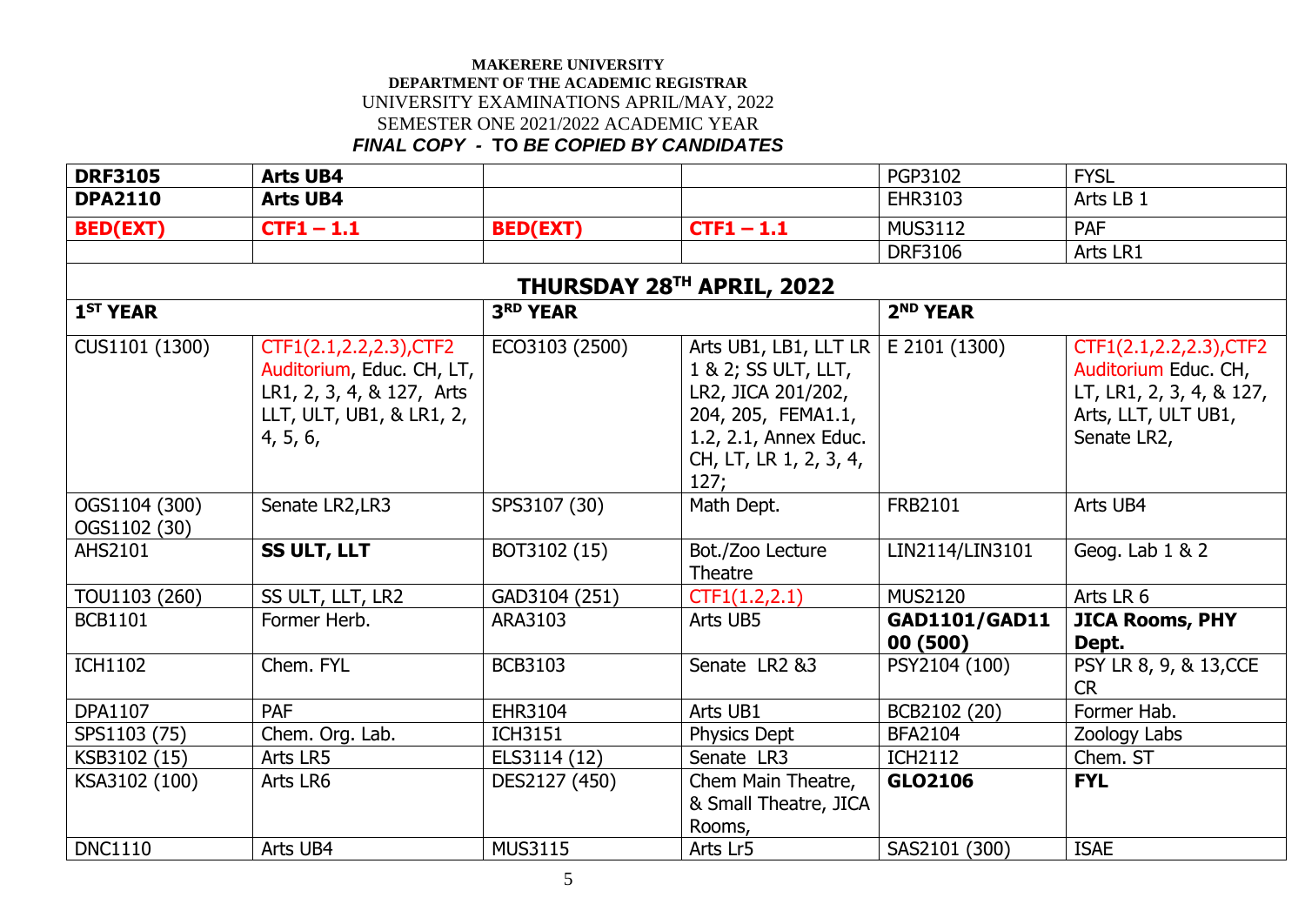| RSD2110 (20)    | Arts LB3                                                                | LWA3101/RNA3140 | Arts UB4                      | BPS2103 (250)                              | <b>ISAE</b>                                     |  |  |  |
|-----------------|-------------------------------------------------------------------------|-----------------|-------------------------------|--------------------------------------------|-------------------------------------------------|--|--|--|
| BBS1101 (200)   | <b>ISAE</b>                                                             | BPS3114 (80)    | <b>ISAE</b>                   | PR03105 (350)                              | <b>FEMA Annex</b>                               |  |  |  |
| ARA/ARB2101     | Arts UB5                                                                | <b>PHY3111</b>  | PHY Dept.                     | <b>OGS2105</b><br>$(10)/0$ GS2107<br>(280) | <b>FEMA 1.1, 1.2, PHY</b><br><b>MT &amp; ST</b> |  |  |  |
| FRB2101         | UB <sub>2</sub>                                                         | ENR3105 (20)    | <b>MUIENR Lecture</b><br>Room | <b>ICH1103</b>                             | <b>FYL</b>                                      |  |  |  |
| GEO3106 (300)   | JICA 201/202, 204/205                                                   | BQE3105 (150)   | <b>ISAE</b>                   | <b>RSD2101</b>                             | Arts UB1, LR1, 2, 4                             |  |  |  |
| PSM1101 (1200)  | FEMA 1.1, 1.2, 2.1,<br>Annex, CTF1(1.2), SS LR2                         | KSB1104 (70)    | Arts LR6                      | <b>CHB3103</b>                             | <b>CI</b>                                       |  |  |  |
| BQE2101 (160)   | <b>SSAE</b>                                                             | <b>CHM3128</b>  | FYL/OL                        |                                            |                                                 |  |  |  |
| PGP4102 (40)    | IL                                                                      | <b>PGP2102</b>  | <b>FYL</b>                    |                                            |                                                 |  |  |  |
| AHS1100 (85)    | <b>Chem Main Theatre</b>                                                | <b>ICH1102</b>  | <b>FYL</b>                    |                                            |                                                 |  |  |  |
| PGP4106 (40)    | IL                                                                      | <b>RSD2110</b>  | Arts Geog Lab1                |                                            |                                                 |  |  |  |
| AHS3103         | Chem. Small Theatre                                                     | CHB3102         | CI                            |                                            |                                                 |  |  |  |
| CHB3101         | CI                                                                      |                 |                               |                                            |                                                 |  |  |  |
| <b>CHB2103</b>  | CI                                                                      |                 |                               |                                            |                                                 |  |  |  |
| <b>BED(EXT)</b> | $CTF1 - 1.1$                                                            | <b>BED(EXT)</b> | $CTF1 - 1.1$                  |                                            |                                                 |  |  |  |
| 3RD YEAR        | FRIDAY 29TH APRIL, 2022<br>2 <sup>ND</sup> YEAR<br>1 <sup>ST</sup> YEAR |                 |                               |                                            |                                                 |  |  |  |
| BIO3101 (47)    | Chem. Small Theatre                                                     | BIO2101 (48)    | Chem. Small Theatre           | DES1106 (500)<br><b>DES1105</b>            | Arts LLT, LR 1, 2, 4, 5,<br>Geog<br>Lab $1$ ,   |  |  |  |
| <b>BED(EXT)</b> | $CTF1 - 1.1$                                                            | <b>BED(EXT)</b> | $CTF1 - 1.1$                  |                                            |                                                 |  |  |  |
| LIN1104         | <b>Arts LR1 &amp; 2</b>                                                 | LIT2103 (170)   | Arts UB4, LLT                 | FRB1102                                    | Arts UB4, LB3                                   |  |  |  |
|                 |                                                                         | GAD2108 (70)    | $CTF1(2.1,2.2)$ 2             | <b>DPA1105</b><br>(Theory)                 | <b>PAF</b>                                      |  |  |  |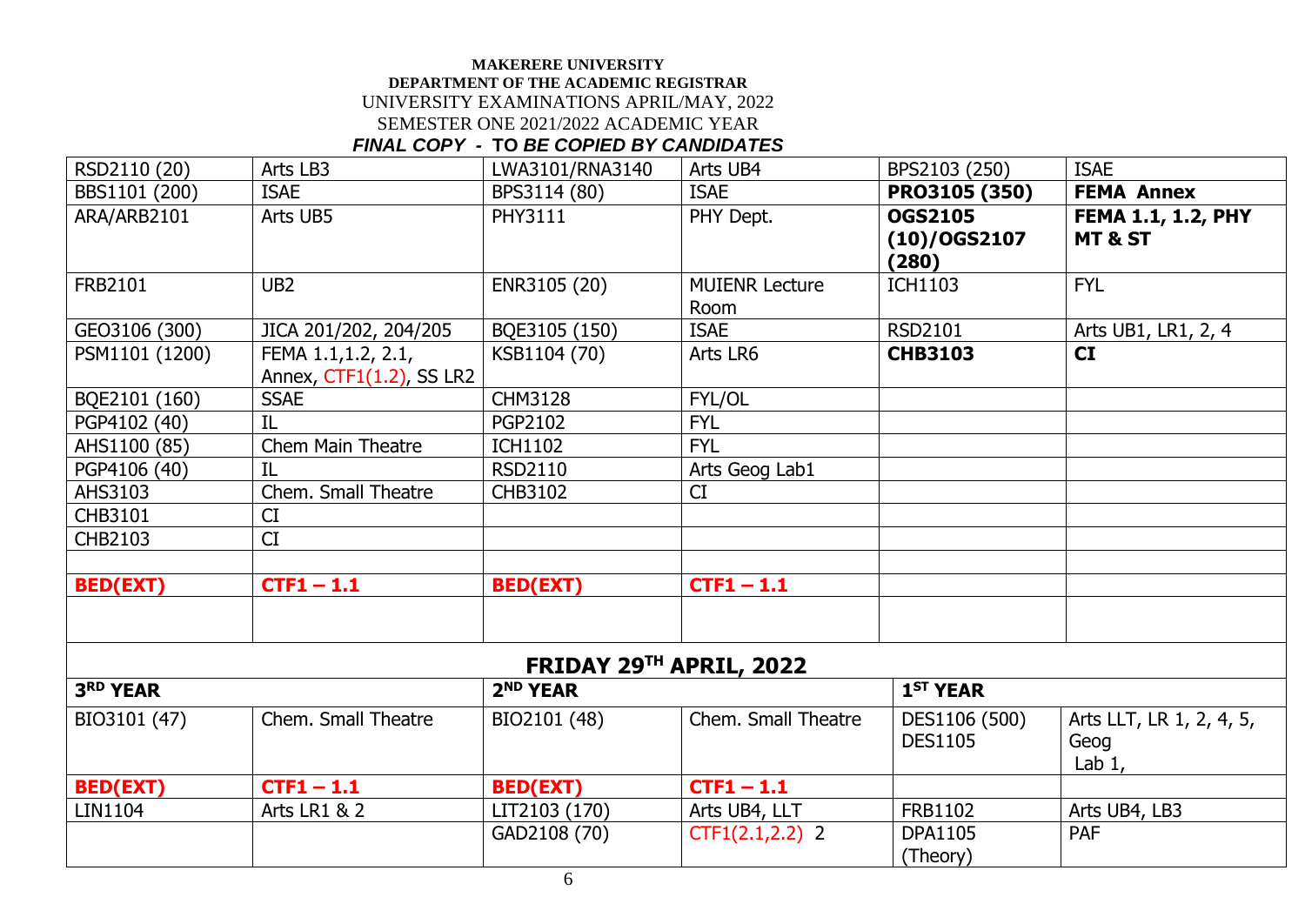| <b>AHS2104</b>  | Arts LLT                  |                 |                          | <b>DRF1107</b> | Arts LR6,               |
|-----------------|---------------------------|-----------------|--------------------------|----------------|-------------------------|
| <b>DNC2109</b>  | Arts LR5                  | RNA2115 (06)    | Arts UB2                 | RSD3104 (80)   | PSY 8, 9, & 13          |
| ELT3102 (150)   | Educ LR 2, 3 & 127        | RSD2107 (220)   | FEMA 1.1, 1.2            | LIT3105 (50)   | Arts ULT                |
| KSA2104 (10)/   | Arts UB4                  | <b>DPA2109</b>  | <b>PAF</b>               | IOP1104 (300)  | CFT1, 2.1, 2.2, 2.3     |
| <b>KSA1102</b>  |                           | <b>MUS1219</b>  | Arts LR4                 |                |                         |
| POS2116         | JICA 204, 205             | <b>DRF2106</b>  | Arts LR2                 | <b>BCB1102</b> | Former Herb.            |
| (100)/POS3119   |                           |                 |                          |                |                         |
| SOC2121 (100)   | Senate LR2, LR3           |                 |                          | BOT1101 (60)   | Bot Lab !               |
| PSY3103 (90)    | PSY RM 8, 9, 13;, CCE     | ECO2104 (800)   | FEMA 2.1, 2.2, Annex,    | PHE1101        | Zoology Labs            |
| BUB3101 (290)   | CR, Botany Labs 1, 2 & 3  | (Practical)     | Computer Lab Educ LT,    |                |                         |
|                 |                           |                 | LR1, 2, 3, 4             |                |                         |
| MTH3101 (140)   | JICA 201/202              | PSY2101/PSY2118 | JICA 201/202,            | <b>ICH3126</b> | Chem. Main LT.          |
|                 |                           | (340)           | 204/205, PSY 8, 9, 13,   |                |                         |
|                 |                           |                 | <b>CCE CR</b>            |                |                         |
| ICH3152/CHM3131 | Chem. Main Theatre        | ENR3101 (70)    | PHY. MT                  | STA1104 (90)   | <b>ISAE</b>             |
| GLO3105 (20)    | IL                        | <b>ICH2114</b>  | Chem. Main Theatre       | <b>MUS1113</b> | Geog Lab 1              |
|                 |                           |                 |                          | (Theory)       |                         |
| <b>BFA3103</b>  | Zoology Labs              | BCH2103 (25)    | Biochemistry Lab.        | LGA3107        | Educ. LR1, 2            |
| SPS3106 (45)    | PHY. MT                   | SPS2102 (46)    | Senate LR2               | PRO3102 (300)  | Senate LR2,             |
|                 |                           |                 |                          |                | Educ LR1                |
| <b>BCB3106</b>  | $CTF1 - 1.2$              | BPS2107 (170)   | <b>SSAE</b>              | FRA1102 (15)   | <b>ISAE</b>             |
| SPB1101         | Arts UB2                  | PHY2111         | FEMA 1.1, 1.2            | <b>CHB1103</b> | CI                      |
| RSM, GEM, HSM,  | CTF1(2.1,2.2,2.3), CTF2   | <b>BCH3104</b>  | Biochemistry             | SOC1100/       | Senate LR3, JICA 201/   |
| ECM3101 (1300)  | Auditorium Educ. CH, LT,  |                 |                          | ECO1104        | 202,204/205, Arts UB1 & |
|                 | LR1, 4, Arts UB1, LR1, 2, |                 |                          |                | LB1, ULT, LR4, 5, FEMA  |
|                 | ULT, LLT                  |                 |                          |                | 1.1, 1.2                |
| COE3105 (300)   | FEMA 2.1, Annex           |                 |                          |                |                         |
| BPS3117/STA3106 | <b>ISAE</b>               | GEO2112/GEO2120 | <b>CTF2 - Auditorium</b> |                |                         |
| (200)           |                           |                 |                          |                |                         |
| GLO2102/        | <b>FYL</b>                |                 |                          |                |                         |
| PGD2109 (51)    |                           |                 |                          |                |                         |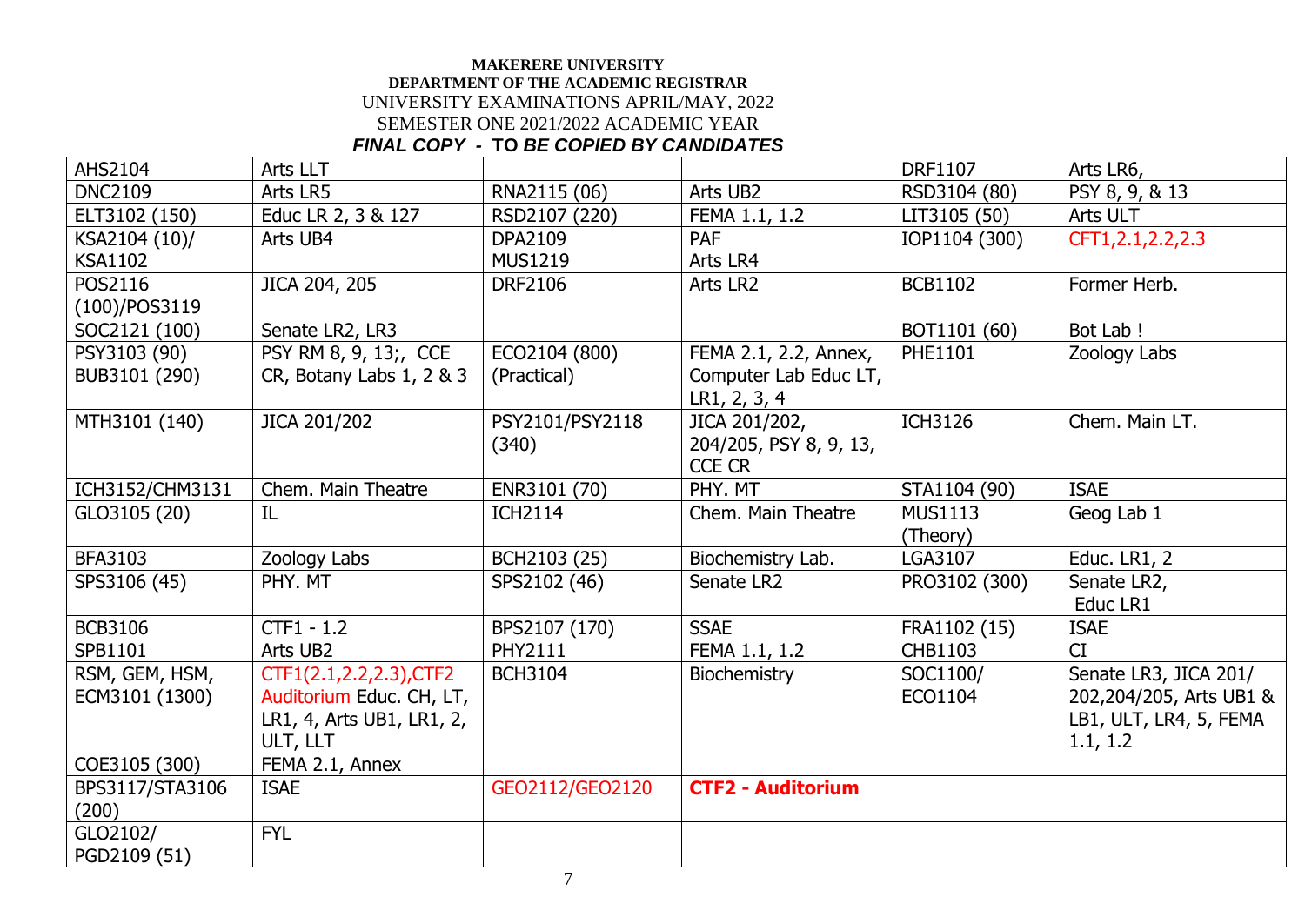| <b>CHM1105/P</b>                   | FYL/FYSL/OL                                                                                                                                                                       |                      |                                                        |                               |                                                                                                             |  |  |  |  |  |  |
|------------------------------------|-----------------------------------------------------------------------------------------------------------------------------------------------------------------------------------|----------------------|--------------------------------------------------------|-------------------------------|-------------------------------------------------------------------------------------------------------------|--|--|--|--|--|--|
| <b>MUS3114</b>                     | Arts LR6                                                                                                                                                                          |                      |                                                        |                               |                                                                                                             |  |  |  |  |  |  |
| <b>DPA2103</b>                     | PAF/Arts LR5                                                                                                                                                                      |                      |                                                        |                               |                                                                                                             |  |  |  |  |  |  |
|                                    | <b>SATURDAY 30TH APRIL, 2022</b>                                                                                                                                                  |                      |                                                        |                               |                                                                                                             |  |  |  |  |  |  |
| 2 <sup>ND</sup> YEAR               |                                                                                                                                                                                   | 1 <sup>ST</sup> YEAR |                                                        | <b>3RD YEAR</b>               |                                                                                                             |  |  |  |  |  |  |
|                                    |                                                                                                                                                                                   | <b>CSK2109 (50)</b>  | UB1                                                    | CUS3101 (1400)                | CTF1(2.1,2.2,2.3), CTF2<br>Auditorium Educ. CH,<br>LT, LR1, 2, 3, 4, &<br>127, JICA Rooms,<br>FEMA 1.2, 1.1 |  |  |  |  |  |  |
| SOC2124/SOC2116/<br><b>SAN2117</b> | CTF1(2.3)                                                                                                                                                                         | BIO1101 (50)         | Educ. LR1                                              | OGS3107 (250)/<br>OGS3101 (5) | Arts LR4, UB4, ULT, SS<br><b>ULT</b>                                                                        |  |  |  |  |  |  |
| BIO2102 (48)                       | Chem. Small Theatre                                                                                                                                                               | SPT1101 (15)         | Senate LR2                                             | PAM3100 (150)                 | CTF1(1.2) LR2; SS LLT,<br>LR <sub>2</sub>                                                                   |  |  |  |  |  |  |
| PHI3106 (35)                       | Arts UB4                                                                                                                                                                          | GAD1105/GAD (600)    | CTF1(2.1,2.2), CIT<br>LLT4, 5, 6                       |                               |                                                                                                             |  |  |  |  |  |  |
| ECO2101/ECO2112<br>(3000)          | Arts ULT, ULT, LR4, 5, &<br>6, SS ULT, LLT & LR2,<br>JICA 201/202, &<br>204/205, Educ CH, LT,<br>LR2, 3, 4, & 127, FEMA<br>1.2, 1.1, 2.1, 2.2, Annex,<br>CIT Rooms, Big Lab 1 & 2 | <b>CHM1105</b>       | FYL, CHEM MT, CHEM   ICH3153<br><b>SLT</b>             |                               | Chem. Main Theatre                                                                                          |  |  |  |  |  |  |
| ZO02102                            | Zoology Labs                                                                                                                                                                      | LGA3106              | Arts LR1, 2, 4                                         | BSE3103 (150)                 | <b>ISAE</b>                                                                                                 |  |  |  |  |  |  |
| ETB2102                            | Chem. Main Theatre                                                                                                                                                                | BSW1100 (125)        | SS ULT, LLT,                                           | <b>MUS1108</b>                | Arts LR1                                                                                                    |  |  |  |  |  |  |
| <b>BFA2103</b>                     | CTF1(2.1, 2.2)                                                                                                                                                                    | IOP1101 (320)        | PSY LR 8, 9, 13,<br>Educ. LT, LR1, 2, 3,<br>4., CCE CR | DES3126 (350)/<br>DES3112 (4) | Senate LR2 &3                                                                                               |  |  |  |  |  |  |
| <b>BCB2103</b>                     | Former Herb                                                                                                                                                                       | <b>BCB1103</b>       | Former Herb.                                           | BPS3112 (150)                 | <b>ISAE</b>                                                                                                 |  |  |  |  |  |  |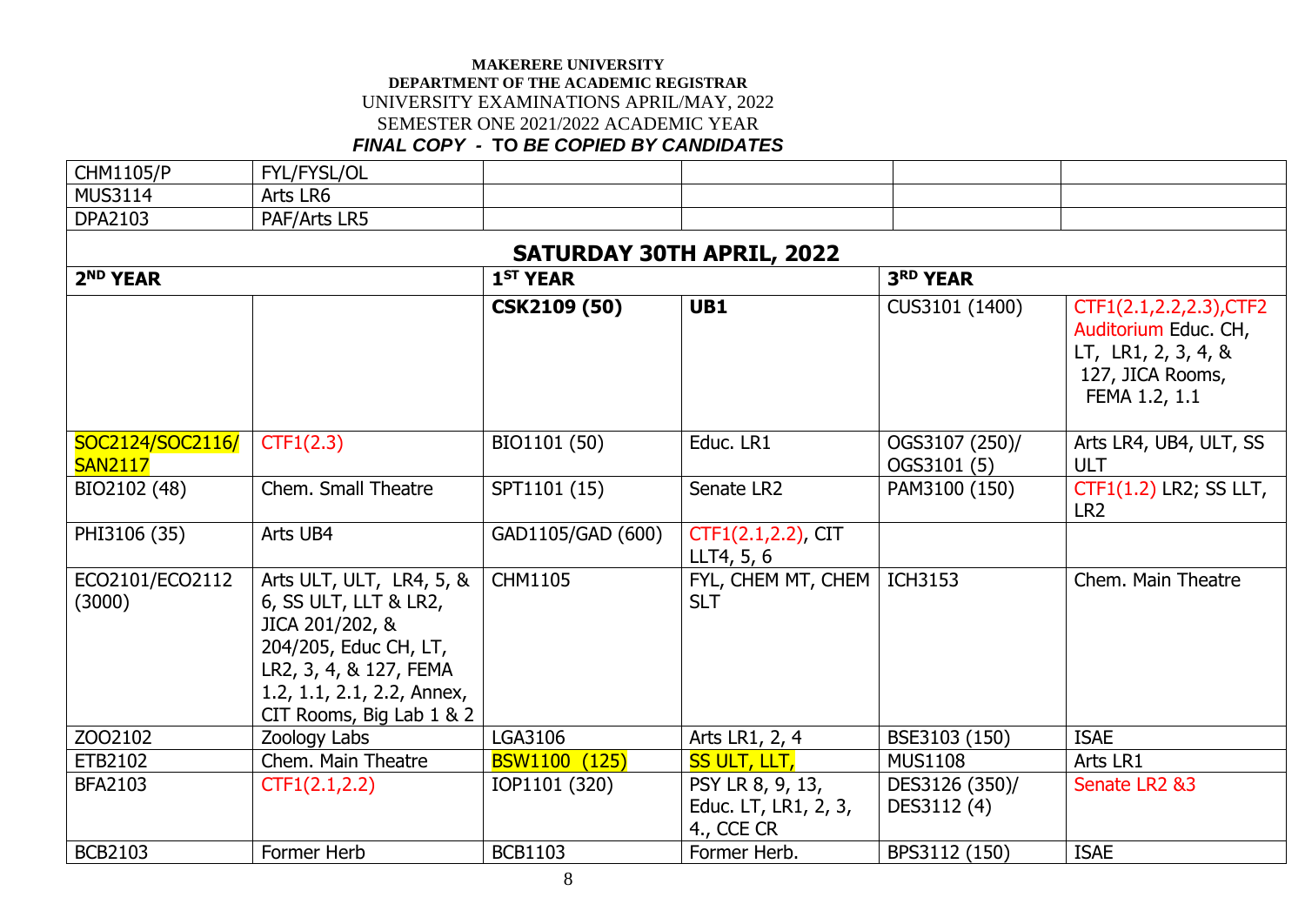| MUS2113 (Aurals)               | <b>PAF</b>    | <b>MUB1101</b>                                            | Arts LR5                                             | BAM3107/BAM3117/<br>DEC3105 (600) | CIT Big Labs 1, 2                                                                                          |
|--------------------------------|---------------|-----------------------------------------------------------|------------------------------------------------------|-----------------------------------|------------------------------------------------------------------------------------------------------------|
| <b>DRF2107</b>                 | Senate LR3    | GEO3115 (200)                                             | FEMA Annex, Geog<br>CIT Lab, LT                      | LGA2107/LWA2106                   | Arts UB1, LLT                                                                                              |
| <b>MUS3109</b>                 | Arts LR2      | GEO1102 (270)                                             | <b>JICA</b><br>201/202,204/205                       | BBS3112 (150)                     | <b>SSAE</b>                                                                                                |
| <b>ICH2115</b>                 | <b>FYL</b>    | COE1103 (2000)                                            | FEMA 1.1, 1.2, 2.1,<br>2.2, SS LR2, Senate<br>LR2, 3 | <b>DPA2104</b>                    | <b>Arts LR1</b>                                                                                            |
| <b>CHM3122</b>                 | Senate LR2, 3 | <b>PGP3103</b>                                            | <b>FYL</b>                                           | <b>SOC3128</b>                    | CIT LT1a, 1b, 2a, 2b,<br>3a, 3b, Big Lab 1, 2,<br><b>FEMA Annex</b>                                        |
|                                |               | DES1101 (600)                                             | CIT Big Lab. $1, 2$                                  |                                   |                                                                                                            |
|                                |               | DES2130 (500)                                             | <b>CIT LLT1, 2, 3</b>                                |                                   |                                                                                                            |
|                                |               | <b>MUS2113</b><br>(Perf/SS)                               | <b>PAF</b>                                           |                                   |                                                                                                            |
|                                |               | <b>DPA1105</b>                                            | Arts LR6                                             |                                   |                                                                                                            |
| <b>BED(EXT)</b>                | $CTF1 - 1.1$  | <b>BED(EXT)</b>                                           | $CTF1 - 1.1$                                         |                                   |                                                                                                            |
|                                |               |                                                           | SUNDAY, 1ST MAY, 2022 LABOUR DAY (PUBLIC HOLIDAY)    |                                   |                                                                                                            |
|                                |               | MONDAY, 2 <sup>ND</sup> MAY, 2022 ( Could be Eid al Fitr) |                                                      |                                   |                                                                                                            |
| 1 <sup>ST</sup> YEAR           |               | 3RD YEAR                                                  |                                                      | 2 <sup>nd</sup> YEAR              |                                                                                                            |
| PAM2113/(300)<br>IRS2102 (120) | CIT Big Lab 1 | BIO3102 (47)                                              | Senate LR3                                           | ECO2106 (2000)                    | Arts LLT, LR6; SS<br>ULT, LLT,<br>LR2; CH, LT, LR2, 3,<br>4, 127,<br>FEMA 1.1, 1.2,<br>CTF1(2.1,2.2), PHY. |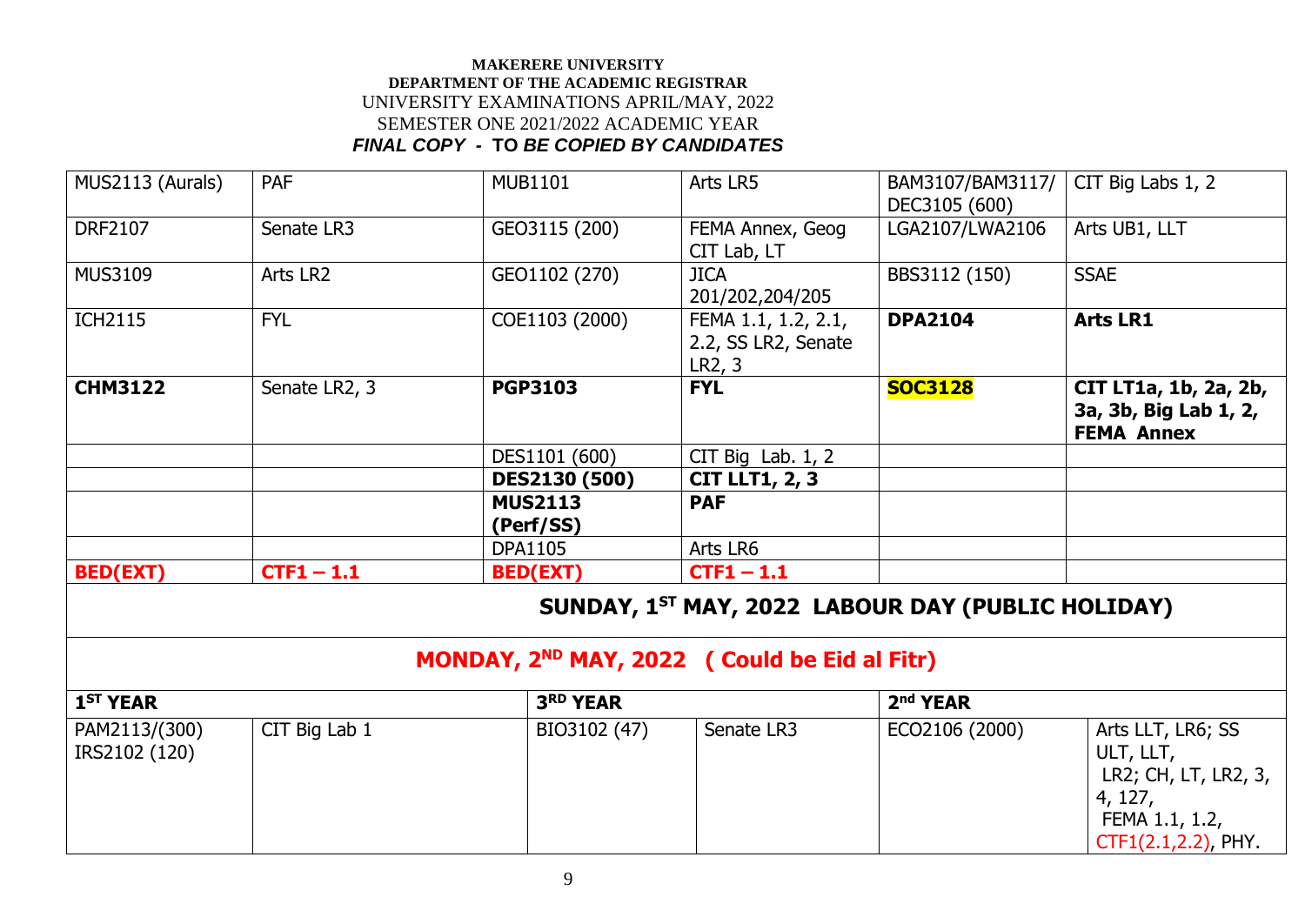|                               |                                                 |                                   |                                                                              |                          | MT, CIT Big Lab. 1 &                                            |
|-------------------------------|-------------------------------------------------|-----------------------------------|------------------------------------------------------------------------------|--------------------------|-----------------------------------------------------------------|
| <b>DPA1111</b>                | Arts LR6                                        | CSK3119 (60)                      | Arts LLT & LR4                                                               | DNC1109 (Theory)         | <b>Arts LR2</b>                                                 |
| <b>RSD2105 (80)</b>           | Educ LR 4 & 127, Arts LR 4,<br>5, Geog Lab 1, 2 | RSD3109 (100)                     | Arts LR 5 & 6                                                                |                          |                                                                 |
| ELS3119 (300)                 | Botany Labs 1 & 2                               | BCP3107 (300)<br>IOP3107 (220)    | JICA Rooms, PSY<br>LR 8, 9 & 13,<br>CTF1(2.1,2.2), CCE<br><b>CR</b>          | <b>SOC3126</b>           | Arts LR 5, CIT LT<br>2a, 2b, 3a, 3b                             |
| COE1105 (500)                 | FEMA1.1, 1.2, 2.1, 2.2, Annex                   | SWA3104/SOA3100<br>(700)          | SS UTL, LLT, LR2;<br>Senate LR2,<br>CTF1(1.2, 2.3)                           | GEO2111 (300)<br>GEO2115 | Arts LBI, UB1,<br>Agric. Biology Lab,<br>CIT LT4a, 4b           |
|                               |                                                 | COE3109/<br>COE3116 (500)         | CIT Big Lab 1, CIT<br>LT 1a, 1b, 2a, 2b                                      | RSD2111 (200)            | JICA 201/202,<br>204/205                                        |
| <b>PHY1113</b>                | PHY LT & LR                                     | ETB3104                           | Zoology Lab                                                                  | CSK2111 (40)             | Geog. Lab 1 & 2                                                 |
| SPT1102 (15)                  | Educ. LR 3                                      | <b>BCB3104</b>                    | Former Herb.                                                                 | <b>SAN1104 (300)</b>     | Arts UB4, FEMA<br>2.1,<br><b>Annex CIT LT</b><br>5a, 5b, 6a, 6b |
| BIO1102 (50)                  | Senate LR3                                      | <b>ICH3154</b>                    | Chem. Small<br>Theatre                                                       |                          | Senate LR 2, 3, CCE<br><b>CR</b>                                |
| PHI1101 (200)                 | <b>JICA Rooms</b>                               | <b>BOT2104/</b><br><b>ETB2104</b> | Bot. Lab. 2                                                                  |                          |                                                                 |
| STA1110 (900)                 | <b>ISAE</b>                                     | COE3107 (400)                     | FEMA 1.1, 1.2                                                                |                          |                                                                 |
| RSD3101 (600)                 | <b>Educ CH, LR 2, CTF1 (1.2)</b>                | MTH3109:SI<br>(280)               | Pi Math, PHY MT,<br>Chem $1ST$ Year Lab,<br>Senate LR3, Bot.<br>Labs. $1, 3$ |                          |                                                                 |
| BAM3104/3119<br>(400)/BAM3118 | CIT LT 1a, 1b, 2a, 2b                           | EHR3105                           | <b>Arts LR1 &amp; 2</b>                                                      |                          |                                                                 |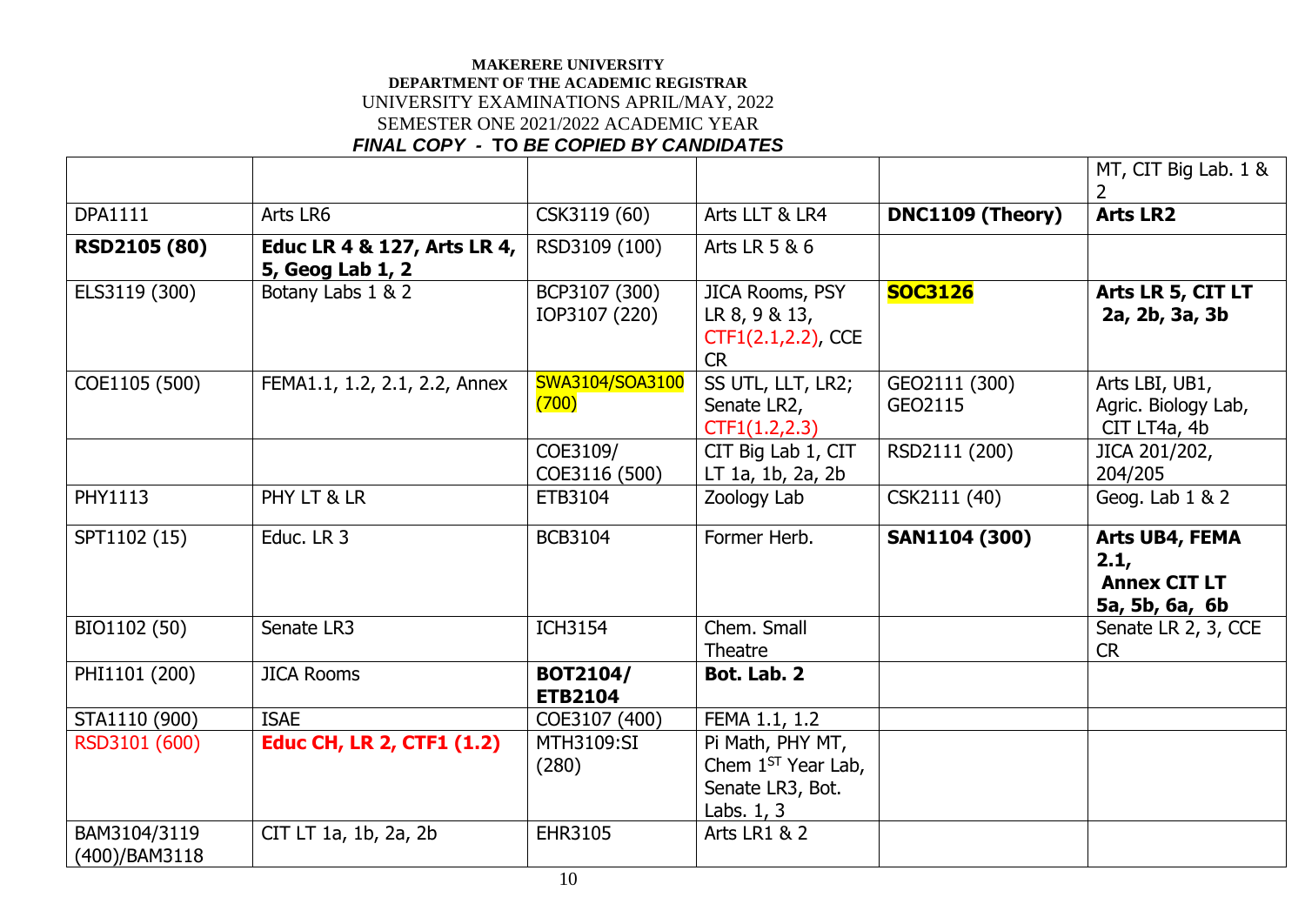| <b>MUS1117</b><br><b>MUB1112</b> | Arts LR6                                            | ELS2111(350)                     | Educ. CH, LT, Arts<br><b>ULT. UB1</b>                                                     |                      |                                                                                                                                        |
|----------------------------------|-----------------------------------------------------|----------------------------------|-------------------------------------------------------------------------------------------|----------------------|----------------------------------------------------------------------------------------------------------------------------------------|
|                                  |                                                     | <b>MUS2110</b>                   | UB4                                                                                       |                      |                                                                                                                                        |
| <b>BED(EXT)</b>                  | $CTF1 - 1.1$                                        | <b>BED(EXT)</b>                  | $CTF1 - 1.1$                                                                              |                      |                                                                                                                                        |
|                                  |                                                     |                                  | TUESDAY 3 <sup>RD</sup> MAY, 2022 ( Could be Eid al Fitr)                                 |                      |                                                                                                                                        |
| 2 <sup>ND</sup> YEAR             |                                                     | 1 <sup>ST</sup> YEAR             |                                                                                           | <b>3RD YEAR</b>      |                                                                                                                                        |
| BIO2103 (48)                     | Educ. LT                                            | HIST1101 (700)                   | Senate LR2, LR3, Arts<br>ULT, LLT, UB1, LR4,<br>5, 6, Geog. Labs 1 &<br>2, Educ. LT & LR1 | PSE3101 (1400)       | CTF1(2.1, 2.2, 2.3), C<br><b>TF2 Auditorium</b><br>Educ. CH, LT, LR 1,<br>2, 3, 4, 127, Arts<br>LR 5, 6, UB1, JICA<br>201/202, 204/205 |
| SPT2101 (10)                     | Chem. Small Theatre                                 | COE1101 (2000)                   | <b>All FEMA Venues</b>                                                                    | <b>AHS2103</b>       | Arts ULT, LLT                                                                                                                          |
| OGS2103 (2)/<br>OGS2108 (290)    | Arts LR6, ULT, LLT,                                 | <b>DNC1201</b><br><b>MUS1113</b> | Arts LR2                                                                                  | POS3118 (250)        | SS ULT, LLT, LR2,<br>Arts LR2                                                                                                          |
| GEO2101 (300)                    | Arts UB1, Arts LR4                                  | JCO1102 (160)                    | SS ULT, LLT, LR2,<br>Arts LR6, Botany Lab<br>1 & 2                                        | <b>BSW2100 (150)</b> | $CTF1(1.2)$ ,<br><b>Senate LR2,</b>                                                                                                    |
| LIT2108(170)                     | Arts LR2, 5, FEMA<br>1.1, 1.2,<br>CTF1(2.1,2.2) LR2 | DES3125 (450)                    | CTF1(2.1,2.2), Chem.<br>Main, & Small<br>Theatre,                                         | BFA3109 (3107)       | Zoology Labs                                                                                                                           |
| <b>DRF2105</b>                   | Arts LR1                                            | BCP1105 (300)                    | PSY LR 8, 9, 13, JICA<br>201/202, 204/205,<br><b>CCE CR</b>                               | <b>ICH3155</b>       | Chem. MT.                                                                                                                              |
| ICH2115/ICH3129                  | Chem. Main Theatre                                  | BIO1103 (50)                     | $CTF1 - 1.2$                                                                              | FRA3102              | Arts UB2                                                                                                                               |
| PHY2113                          | PHY MT.                                             | SPS1111 (40)                     | Maths Dept.                                                                               | BCH3102 (25)         | Biochemistry Lab.                                                                                                                      |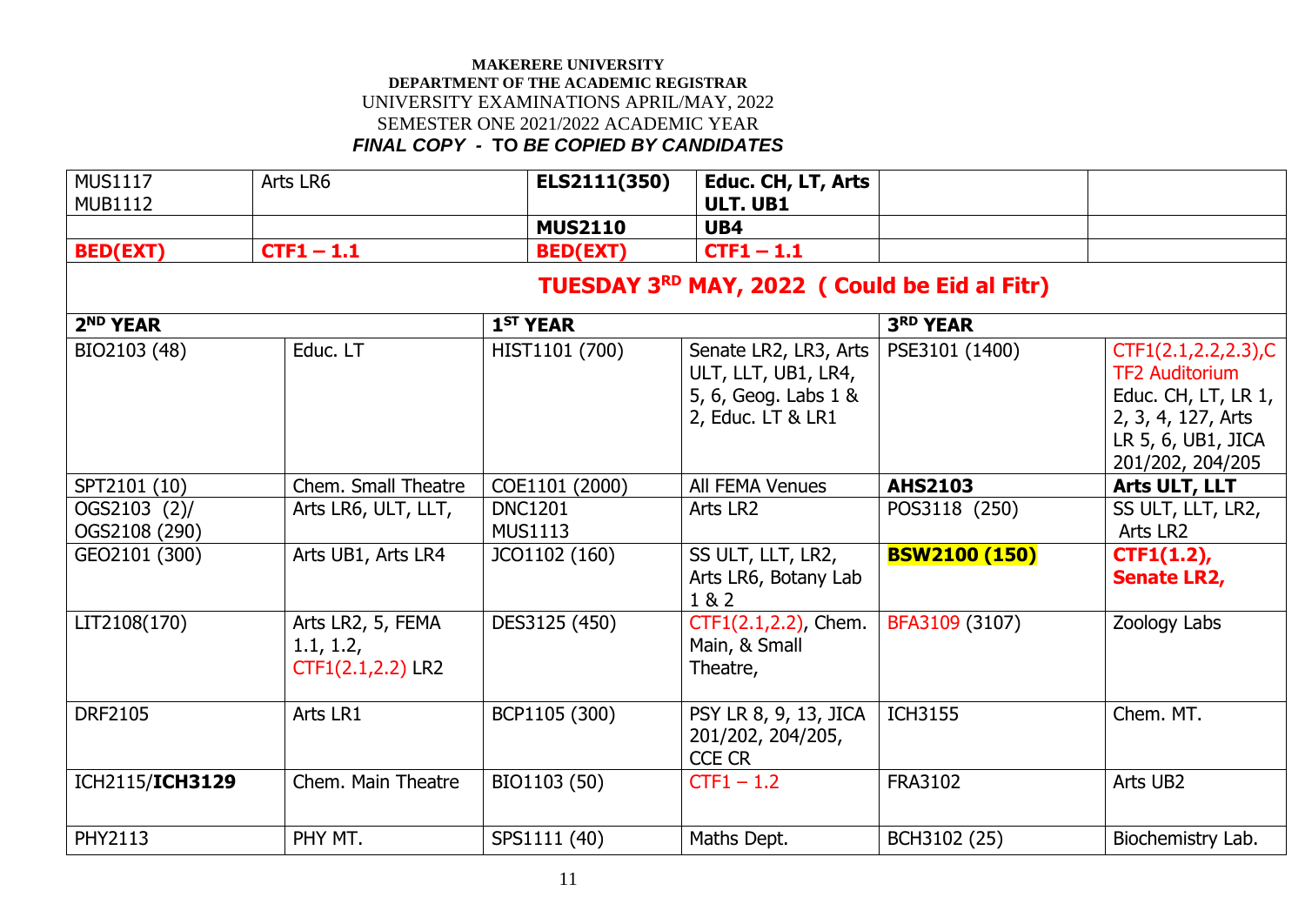| ENR2101 (95)         | JICA 204/205                                                                                            | <b>PHY1112</b>      | PHY LT & LR                                               | STA3110 (20)/STA 3112<br>(60) | <b>ISAE</b>                                                           |
|----------------------|---------------------------------------------------------------------------------------------------------|---------------------|-----------------------------------------------------------|-------------------------------|-----------------------------------------------------------------------|
| <b>BCB2105</b>       | Former Herb.                                                                                            | ETB1103             | Former Herb.                                              | <b>MUS3110</b>                | Arts LR4                                                              |
| PSY2102/2108 (700)   | PSY Rms 8, 9, & 13;<br>Senate LR2, 3, Educ.<br>CH, LT, LR1, 2, 3, 4,<br>CCE CR, Botany Labs<br>1, 2 & 3 | <b>ENR3107 (80)</b> | <b>CTF1 - 1.2</b>                                         | <b>DRF3104</b>                | Arts LR1                                                              |
| DPA2106 (Aurals)     | PAF                                                                                                     | <b>SOC3120 (80)</b> | <b>Arts UB1</b>                                           | SPS3105 (50)                  | Chem. Lab                                                             |
| <b>MUS2112</b>       | Arts UB4                                                                                                | <b>ICH2116</b>      | <b>FYL</b>                                                | ARA3105                       | Arts UB5                                                              |
| <b>DNC2105</b>       | Arts UB2                                                                                                | MUS1107 (Theory)    | Arts LR2                                                  | <b>RSD2106 (70)</b>           | <b>Arts LLT</b>                                                       |
| Z003104              | Zoology lab                                                                                             | <b>MET2101</b>      | <b>Geog CIT Lab</b>                                       | BBS3110 (250)                 | <b>ISAE</b>                                                           |
| STA2111 (600)        | <b>ISAE</b>                                                                                             | <b>MET3103</b>      | <b>CIT LT, Ed LR3</b>                                     | DEC3102(350)                  | FEMA 1.2, Annex                                                       |
| ZO02102              | Zoology Labs                                                                                            |                     |                                                           | STA3110 (25)/CSC3118<br>(25)  | <b>ISAE</b>                                                           |
| PGP4105 (40)         | LLT/SLT                                                                                                 |                     |                                                           | GLO2101 (15)                  | Pi Math                                                               |
| <b>MET1105</b>       | <b>Geog CIT LT</b>                                                                                      |                     |                                                           | <b>DRA1105</b>                | <b>Arts LR6</b>                                                       |
|                      |                                                                                                         |                     |                                                           | AHS3100                       | Arts ULT                                                              |
| <b>BED(EXT)</b>      | $CTF1 - 1.1$                                                                                            | <b>BED(EXT)</b>     | $CTF1 - 1.1$                                              | <b>DNC3107</b>                | Arts LR4                                                              |
|                      |                                                                                                         |                     | <b>WEDNESDAY 4TH MAY, 2022</b>                            |                               |                                                                       |
| 1 <sup>ST</sup> YEAR |                                                                                                         | 3RD YEAR            |                                                           | 2 <sup>ND</sup> YEAR          |                                                                       |
| FRA & GRA1101 (30)   | Arts UB4                                                                                                | BIO3103 (47)        | Chem. Main Theatre                                        | SPT2102 (10)                  | Arts UB4                                                              |
| BAM1105/COE1104      | Arts UB1, ULT, LLT 1,<br>2, 4, 5, 6, SS ULT,<br>LR2, JICA 201/202,<br>204/205, Chem. Main               | RSD3101 (720)       | Educ. LT, LR1, 2, 3,<br>4; Senate LR2, Educ.<br><b>CH</b> | HIS2101(700)                  | Arts UB1, LR2, 4,<br><b>FEMA 1.1</b><br>1.2, Senate 3 &<br>Chem. Main |

Theatre, Educ. CH,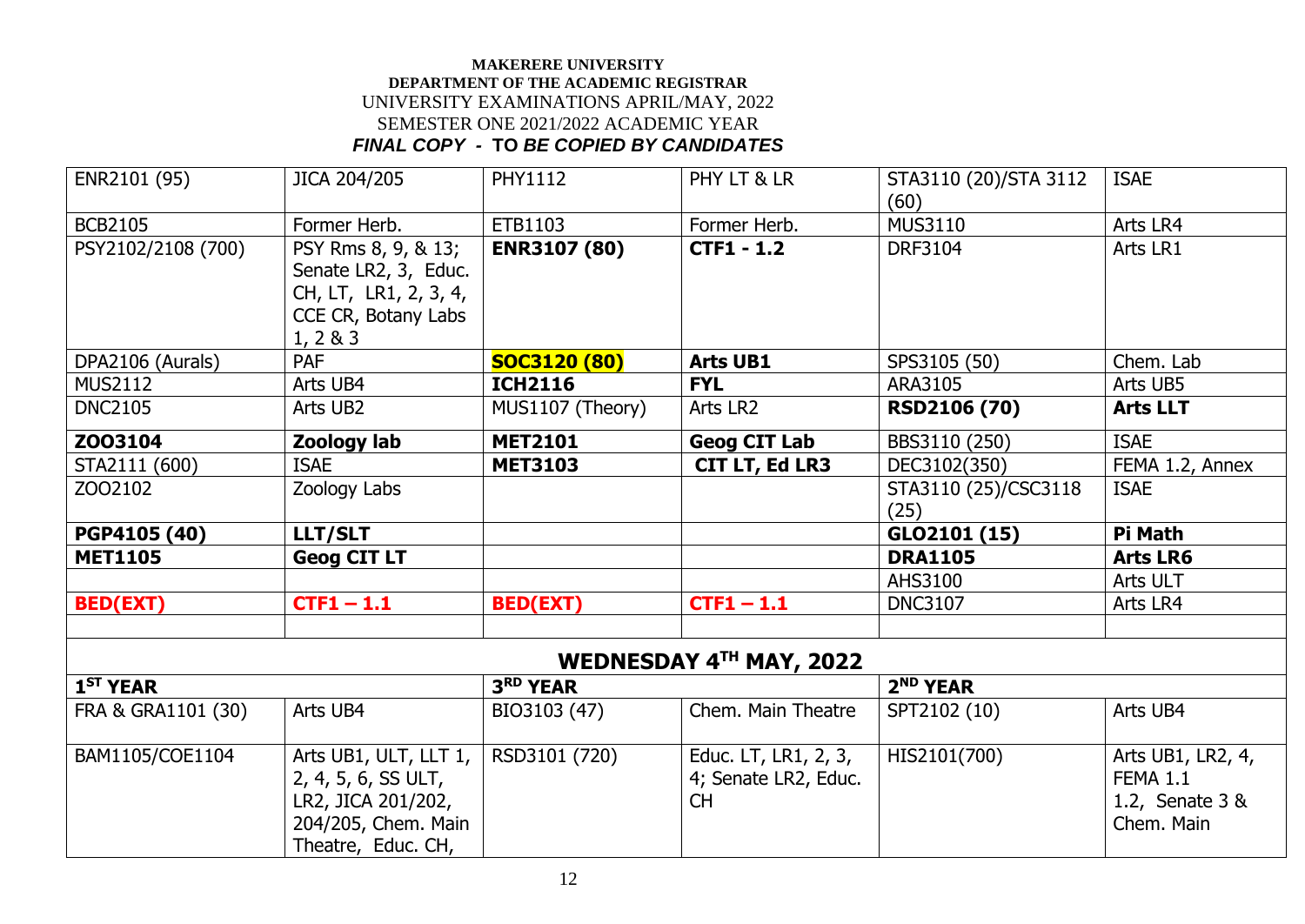|                     | LT, LR1, 2, 3, 4,<br>Senate LR3, FEMA |                           |                        |                        | Theatre & Small<br>Theatre, |
|---------------------|---------------------------------------|---------------------------|------------------------|------------------------|-----------------------------|
|                     | 1.1, 1.2, 2.1, 2.2,                   |                           |                        |                        | Geog Lab. 1 & 2,            |
|                     | CTF1(2.1,2.2); PSY                    |                           |                        |                        |                             |
|                     | LR 8, 9, & 13; PHY                    |                           |                        |                        |                             |
|                     | MT, Geog. Lab $1 \& 2$                |                           |                        |                        |                             |
| MUS1110 (Aurals)    | <b>PAF</b>                            | SWA3114/SOA3114           | SS LLT, ULT, LR2;      | <b>BSW2109/SOA2121</b> | CTF1(2.1, 2.2, 2.3),        |
|                     |                                       | (500)                     | Senate LR3, CTF1       | (400)                  | FEMA2.1, 2.2,               |
|                     |                                       |                           | 1.2, 1.1               |                        |                             |
| ARB1101             | Arts UB5                              | <b>BCP3110</b>            | PSY 8, 9, & 13, Arts   | GE03114 (300)          | Senate LR2, CTF1 -          |
|                     |                                       | $(300)$ , PSY3104 $(100)$ | LR5, UB1, UB2, CCE     |                        | 1.2                         |
|                     |                                       |                           | CR, CTF1 2.1, 2.2, 2.3 |                        |                             |
| <b>CSK3121 (60)</b> | <b>Botany Labs 1 &amp; 2</b>          | <b>DRF3101</b>            | Arts LR2               | CSK2110 (50)           | Arts ULT & LLT              |
| <b>BCB3107</b>      | Zoo LT                                | LIN3109/LIN2112           | Arts LR1               | BCP2109 (300)          | PSY LR8, 9 & 13,            |
|                     |                                       |                           |                        |                        | $CTF1(1.2)$ ,               |
|                     |                                       |                           |                        |                        | <b>CCE CR</b>               |
| <b>CHM2109</b>      | <b>FYL</b>                            | <b>FRA3104</b>            | Arts UB2               | SPS2115 (58)           | PHY MT                      |
| <b>PGP3104</b>      | <b>OL</b>                             | KSA2106 (20)              | <b>Arts LR6</b>        | MTH2107 (30)           | Math Comp. Lab.             |
| <b>PHY1111</b>      | PHY Dept.                             |                           |                        | ETB2105                | Former Herb.                |
| <b>DPA1109</b>      | <b>PAF</b>                            | BOT3103 (30)              | Chem. Small Theatre    | SAS2102 (100)          | <b>ISAE</b>                 |
|                     |                                       | PAC3101 (30)              | Maths Dept.            | KSB3119 (15)           | <b>Arts LR5</b>             |
|                     |                                       |                           |                        | KSA3101 (100)          | <b>Arts LR6</b>             |
|                     |                                       | GLO1104 (15)              | <b>S008</b>            | BPS2109 (200)          | <b>ISAE</b>                 |
|                     |                                       | ENR3102 (70)              | PHY MT                 | COE2107 (1200)         | SS LLT, ULT, LR2,           |
|                     |                                       |                           |                        |                        | FEMA1.1, 1.2,               |
|                     |                                       |                           |                        |                        | Annex                       |
|                     |                                       | STA3103 (160)             | <b>ISAE</b>            | <b>ICH3130</b>         | <b>FYL</b>                  |
|                     |                                       | RNA3139/                  | Arts UB4               | <b>CSK1101 (UNI-</b>   | <b>JICA Rooms,</b>          |
|                     |                                       | <b>RNA2116</b>            |                        | WIDE)                  | Chem.                       |
|                     |                                       |                           |                        |                        | LT, Arts ULT                |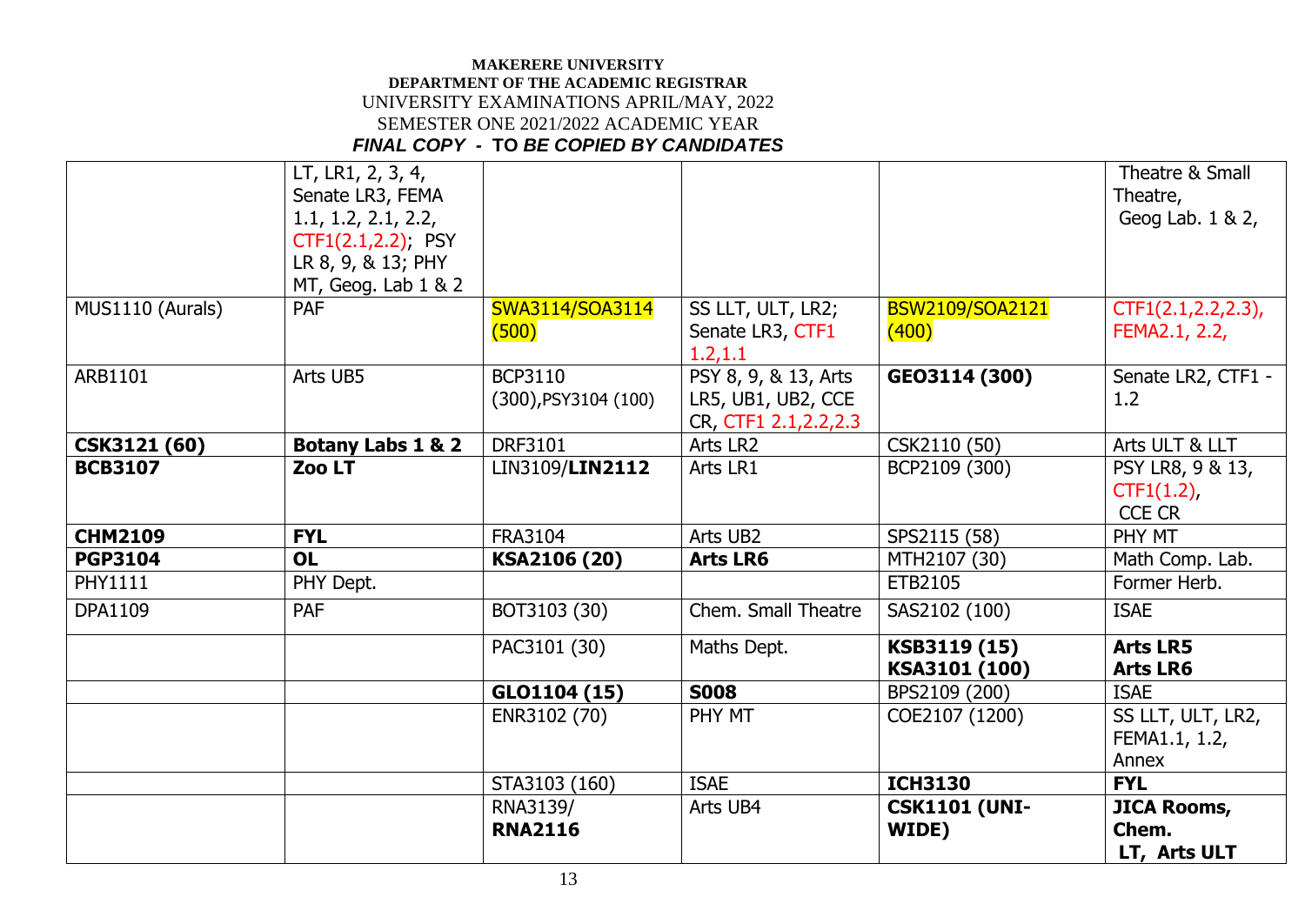|                               |                     | MAK-BIT1101                           | <b>Zoology</b>                                                                                          | <b>MUS1111(Prac)</b> | <b>PAF</b>                                                                                 |
|-------------------------------|---------------------|---------------------------------------|---------------------------------------------------------------------------------------------------------|----------------------|--------------------------------------------------------------------------------------------|
|                               |                     | <b>ICH1105</b>                        | <b>FYL</b>                                                                                              | MTH3104:DS (370)     | JICA 201/202, Bot.<br>Labs. $1, 2$                                                         |
|                               |                     | MUS1111 (Theory)                      | <b>PAF</b>                                                                                              | MUS2113 (Theory)     | <b>PAF</b>                                                                                 |
|                               |                     | <b>DNC3110</b>                        | <b>PAF</b>                                                                                              |                      |                                                                                            |
|                               |                     | <b>GLO 1104</b>                       | <b>S008</b>                                                                                             |                      |                                                                                            |
|                               |                     | <b>FOR1106</b>                        | Arts LLT                                                                                                |                      |                                                                                            |
|                               |                     | THURSDAY 5TH, MAY, 2022               |                                                                                                         |                      |                                                                                            |
| 3RD YEAR                      |                     | 2 <sup>ND</sup> YEAR                  |                                                                                                         | 1 <sup>ST</sup> YEAR |                                                                                            |
| SPS3115 (48)                  | Chem. Main Theatre  | LIT2104 (150)                         | Arts LR 5, LLT                                                                                          | BCB1105 (30)         | Former Herb.                                                                               |
| BCH3103 (25)                  | Biochemistry        | ECO2113/COE2102<br>(1200)             | Educ. LT, LR1, 2, 3,<br>4, 127, FEMA 1.1,<br>1.2, and JICA<br>201/202, 204/205,<br>Senate LR3, Arts ULT | ETB1104              | Former Herb.                                                                               |
| ETB3103 (10)                  | Chem. Small Theatre | <b>BFA3102</b>                        | <b>Zoology Labs</b>                                                                                     | HIS1102 (700)        | FEMA 1.1, 1.2, SS<br>LLT,<br>ULT, LR2,<br>$CTF1(2.1, 2.2)$ , Arts<br>UB1,<br>ULT, LB1, LLT |
| CHM3124/ICH1104               | Chem. FYL           | ENR2102 (95)?<br><b>ENR1106 (155)</b> | Senate LR2                                                                                              | <b>MUS1113</b>       | PAF                                                                                        |
| STA3111 (50)/<br>STA3109 (20) | <b>ISAE</b>         | <b>ICH2117</b>                        | Chem. Main Theatre                                                                                      | <b>DNC1209</b>       | Arts LR6                                                                                   |
| JCO4106 (120)                 | Arts LR5, LR4       | BBS2103 (180)                         | <b>ISAE</b>                                                                                             | <b>DRF1105</b>       | Arts LR6                                                                                   |
| PHI3102                       | Arts LR1            | <b>MUS2106</b>                        | PAF                                                                                                     | GRB1102              | Arts UB5                                                                                   |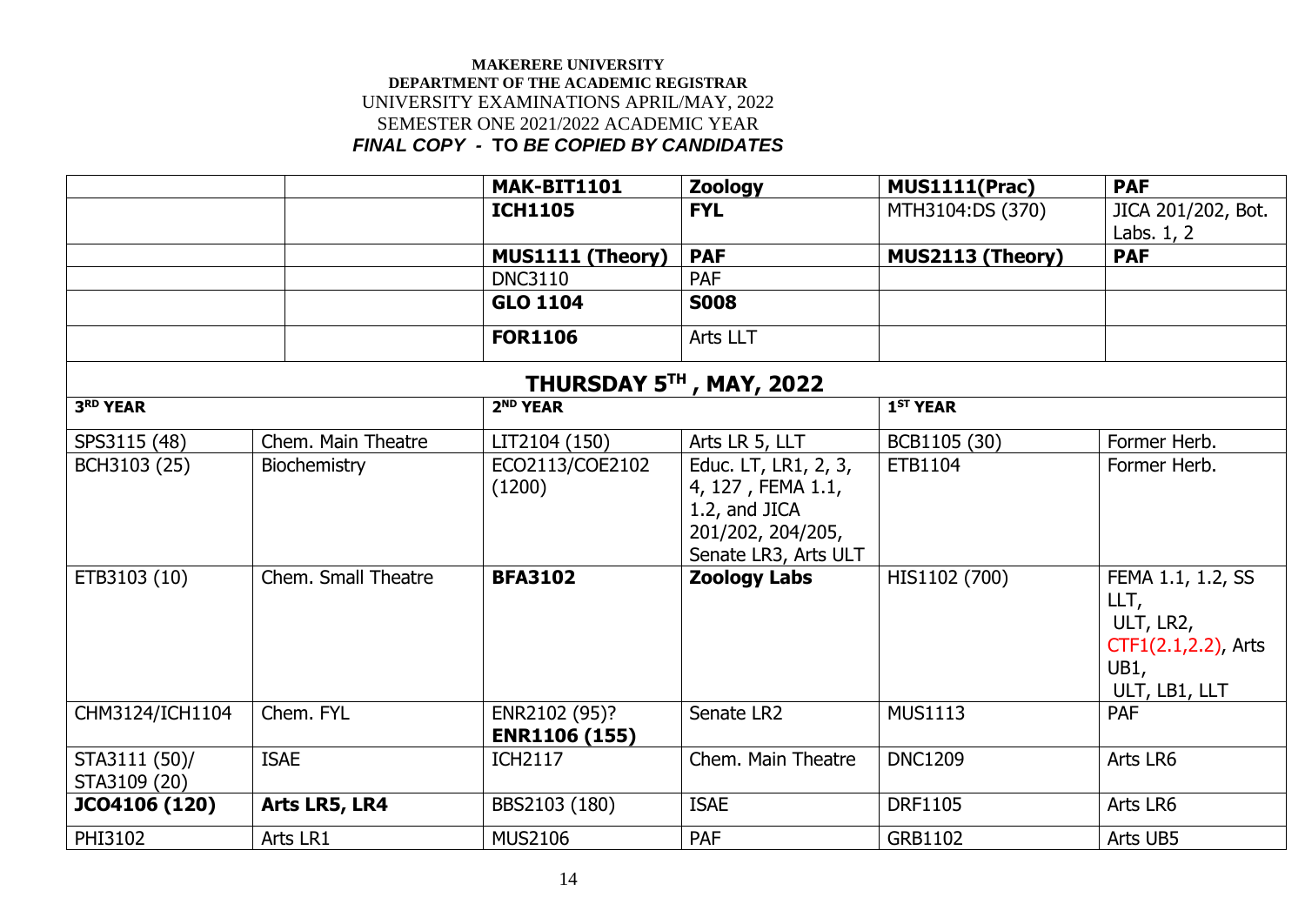| GRA/GRB3101                                        | Arts UB5                                      | <b>DNC2103</b>                            | <b>PAF</b>            | CHM1102 (250)                   | Chem. MT,<br>FYL/FYSL/SLT                            |
|----------------------------------------------------|-----------------------------------------------|-------------------------------------------|-----------------------|---------------------------------|------------------------------------------------------|
| FRA/B3101                                          | Arts UB4                                      | GEO2112 (200)                             | Arts LR 5 & 6         | IOP1102 (300)                   | PSY LR8, 9, 13,<br>Senate LR3,<br>Educ. LR1, 2, 3, 4 |
| HIS3106 (560)                                      | Senate LR2 & 3, Educ.<br>LR1, 2, 3, 4, LT     | SPS2113 (58)                              | PHY MT                | GRB1102                         | Arts UB5                                             |
| DES3114 (300)/<br>DES3127 (2)                      | JICA 201/202, 204/205                         | BCP2111 (120)                             | PSY 8, 9, 13, CCE CR, | SOC3103 (200)                   | JICA 201/202,<br>204/205,                            |
| <b>RSD2108 (150)</b>                               | Arts UB1, LR2                                 | PSY2106 (120)<br>PSY3106 (30)             | CTF1(2.1,2.2) LR2     | LIT3105                         | Arts UB4, LR1, 2,                                    |
| COE3117 (300)                                      | PHY MT, FEMA 2.1, 2.2,<br>Annex               | <b>DPA2101</b>                            | <b>PAF</b>            | <b>RSD3102</b>                  | Arts LR 5                                            |
| GAD3106 (92)                                       | CTF1(2.1, 2.2)                                | ETB2103                                   | Former Herb. 2        |                                 |                                                      |
| IOP3106 (300)                                      | PSY Rm 8, 9 & 13, SS<br>LLT, Educ. CH, CCE CR | POS3120 (20)<br>IRS3101 (50)              | <b>Arts UB1</b>       | BOT2102                         | Bot./Zoo LT                                          |
| DEC3107 (400)                                      | FEMA1.1, 1.2, CTF2<br>Auditorium              | BPS2108 (200)                             | <b>ISAE</b>           | <b>MUS1116</b>                  | <b>PAF</b>                                           |
| SWA3110 (130)                                      | CTF1 (1.2, 2.3)                               | COE3130/PRO310<br>$\overline{\mathbf{z}}$ | FEMA 2.1, Annex       | MUS3111 (Aurals)                | <b>PAF</b>                                           |
| <b>BSWA2107 (50)</b>                               | SS LLT, ULT, LR2,                             | All MUS2 (Prac)                           | <b>PAF</b>            | <b>ALL MUS3</b><br>(Practicals) | <b>PAF</b>                                           |
| <b>SPB1102</b>                                     | <b>Arts UB2</b>                               | <b>MUS3116</b><br>(Practical)             | <b>PAF</b>            |                                 |                                                      |
| BSE3108(30)/STA31<br>17(25)                        | <b>ISAE</b>                                   | <b>MET1103</b>                            | Geog CIT Lab.         |                                 |                                                      |
| PGP4101 (40)                                       | <b>OL</b>                                     | <b>MET3104</b>                            | <b>Geog CIT LT</b>    |                                 |                                                      |
| <b>ALL DPA1 &amp; 2</b><br><b>MUS1(Practicals)</b> | <b>PAF</b>                                    | MET2103                                   | Arts LR2              |                                 |                                                      |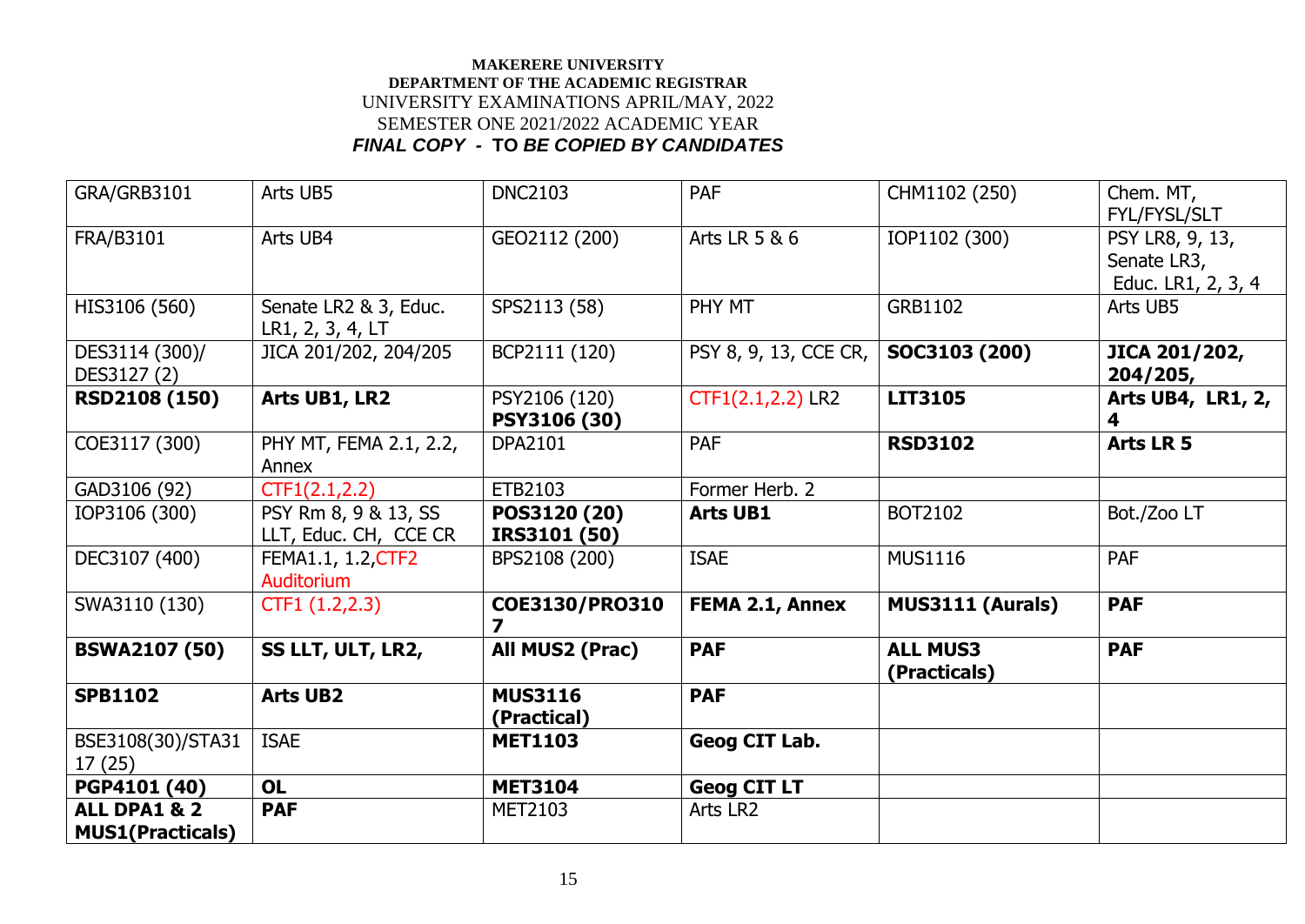| <b>MUS3116</b>             | Arts LR6                                           |                           |                                                                                                     |                |                               |
|----------------------------|----------------------------------------------------|---------------------------|-----------------------------------------------------------------------------------------------------|----------------|-------------------------------|
|                            |                                                    |                           |                                                                                                     |                |                               |
|                            |                                                    | FRIDAY 6TH MAY, 2022      |                                                                                                     |                |                               |
| 2 <sup>ND</sup> YEAR       |                                                    | 1 <sup>ST</sup> YEAR      |                                                                                                     | 3RD YEAR       |                               |
| Z003103                    | Zoology Labs/<br>Educ LR 2, 3, 4                   | RSD1101()                 | Arts UB1 & LR1, 2,<br>4, 6, ULT, LLT,                                                               | SPT3102 (10)   | Educ LR1                      |
| KSB2108 (20)               | Arts UB2                                           | GRB/GRA1101               | Arts Geog. Lab. 1,<br>UB4                                                                           | GEO3113        | Arts ULT                      |
| COE2108/<br>BAM2103 (1200) | FEMA1.1, 1.2, 2.1,<br>2.2, Annex, Senate<br>LR2, 3 | ELS1106(450)              | FEMA 2.1, 2.2,<br>Annex<br>Arts Geog. Lab. 2,<br>CTF1(2.1, 2.2)                                     | <b>BCB3106</b> | Former Herb. 3                |
| SOC2100(220)               | JICA 201/202, 204/<br>205;                         |                           |                                                                                                     |                |                               |
| <b>POS2100</b>             | SS ULT, LLT, LR2;<br><b>CTF2 Auditorium</b>        | <b>LWA2101</b>            | <b>Arts UB4</b>                                                                                     | POS3124        | Senate LR2                    |
| <b>BSW2103/SOA2122</b>     | CTF1(2.1, 2.2, 2.3, 1.2)                           |                           |                                                                                                     |                |                               |
| IOP2101 (200)              | PSY LR 8, 9 & 13,<br>Educ.<br>CH & LT, CCE CR      | BCB1104 (20)              | Former Herb.                                                                                        | PHY3112        | PHY MT                        |
|                            |                                                    | ICH1105/CHM2111           | Chem. MT, FYL                                                                                       | STA3105 (50)   | <b>ISAE</b>                   |
| <b>BFA2101</b>             | Zoology Labs                                       | PSY1101/PSY1103<br>(1050) | Educ. CH, LT, LR1,<br>2, 3, 4, SS LLT,<br>ULT, LR2, Senate<br>LR2, 3, FEMA 1.1,<br>1.2, PSY 8, 9, & | HIS3102 (300)  | Arts LR1, 2, UB1,<br>LB1, LLT |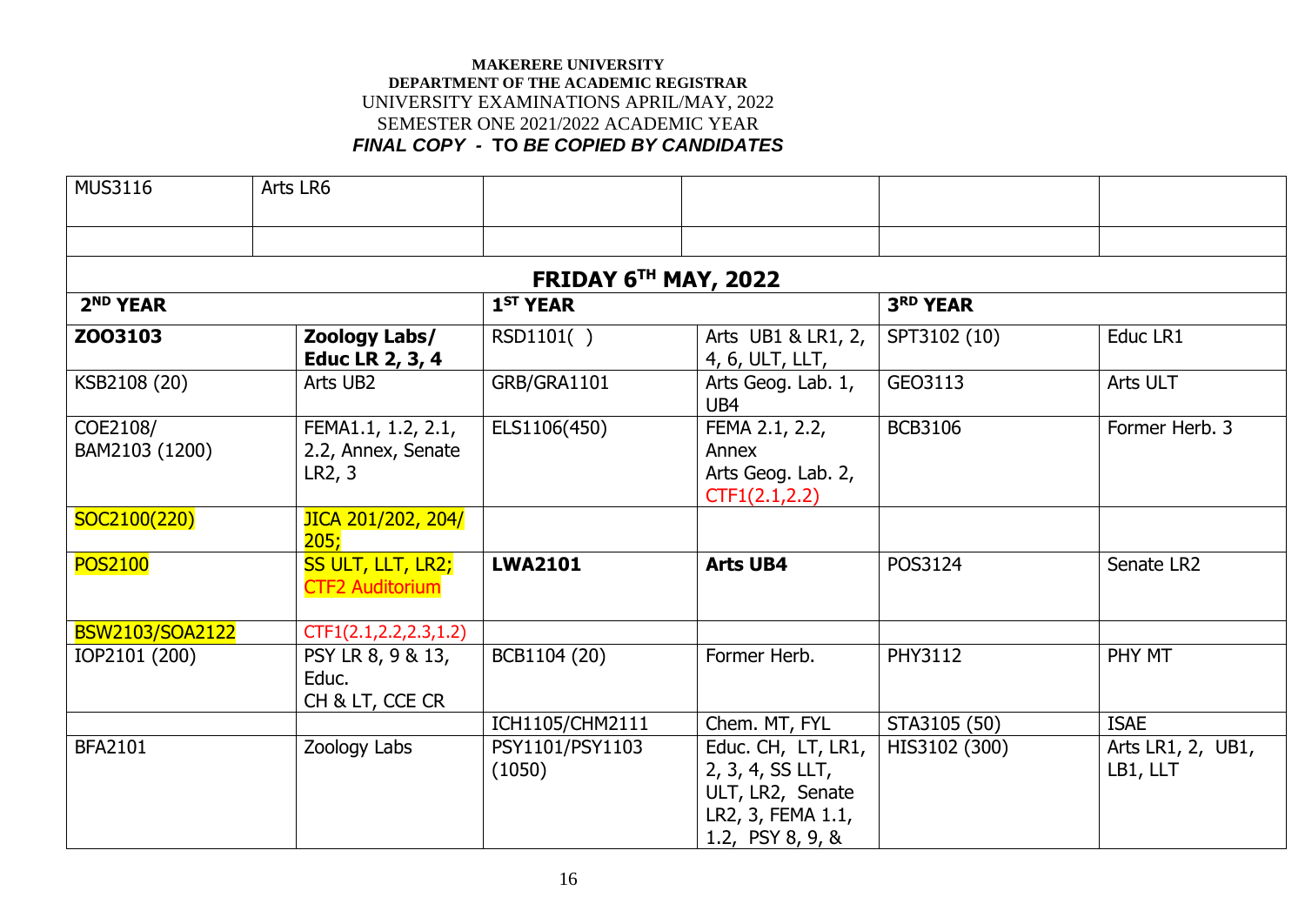|                      |                  |                  | 13, CCE CR, Botany     |                      |                         |
|----------------------|------------------|------------------|------------------------|----------------------|-------------------------|
|                      |                  |                  | Labs 1, 2 & 3          |                      |                         |
| CHM2109 (130)        | Arts LR4, 5, & 6 | BCH1102 (35)     | <b>Biochemistry</b>    | SPS3118 (45)         | Chem. Small             |
|                      |                  |                  |                        |                      | Theatre                 |
| <b>BCB2104</b>       | Former Herb.     | <b>BFA1105</b>   | Zoology Labs           | SWA3111/SOA3112      | FEMA 1.1, 1.2; JICA     |
|                      |                  |                  |                        | (300)                | 201/202,204/205;        |
| ETB2103              | Former Herb2.    | ETB1105 (10)     | Chem. Small            | GRA3104              | Arts UB5                |
|                      |                  |                  | Theatre                |                      |                         |
| <b>MUS2115</b>       | Arts LR1         | ENR1104 (100)    | SS LR <sub>2</sub>     | <b>DRF3108</b>       | Arts LR4                |
| <b>DNC2104</b>       | <b>PAF</b>       | ARB1101          | Arts UB5               | <b>CSK2112 (40)</b>  | <b>SS ULT &amp; LLT</b> |
| BCH2101 (50)         | PHY MT           | KSA2108 (20)     | Arts LR5, 6            | FRB2102 (60)         | <b>Arts LR5</b>         |
| GRA2103              | Arts UB5         | SPS1108 (52)     | PHY MT                 | COE3115 (200)        | FEMA 2.1, Annex         |
| LGA2107 (30)         | Arts LR2, LLT    | <b>BCB1105</b>   | <b>JICA Rooms</b>      | BBS3101 (180)        | <b>ISAE</b>             |
|                      |                  |                  | 201/202                |                      |                         |
| ARB2102              | Arts UB4         | PHI2101 (100)    | <b>JICA 204/205</b>    | BOT3104              | Chem. Main Theatre      |
| <b>FRB2101</b>       | Arts UB4         | GAD3108 (201)    | CTF1(2.1, 2.2)         | SAS3102 (100)        | <b>ISAE</b>             |
|                      |                  |                  | <b>CTF1 - 1.2</b>      |                      |                         |
| <b>FRA2102</b>       | Arts UB4         | MUS1110 (Aurals) | PAF                    | <b>MUS2118</b>       | <b>Arts UB4</b>         |
| DPA2102 (Theory)     | PAF              | <b>DNC1102</b>   | <b>PAF</b>             | JCO4107 (120)        | <b>Educ CH, LT LR2</b>  |
| <b>CHM3124</b>       | <b>SLT</b>       | <b>PGP3108</b>   | <b>FYL</b>             |                      |                         |
|                      |                  | <b>DPA1203</b>   | PAF                    |                      |                         |
|                      |                  |                  |                        |                      |                         |
|                      |                  |                  |                        |                      |                         |
|                      |                  |                  |                        |                      |                         |
|                      |                  |                  | SATURDAY 7TH MAY, 2022 |                      |                         |
| 1 <sup>ST</sup> YEAR |                  | 3RD YEAR         |                        | 2 <sup>ND</sup> YEAR |                         |

| <b>1<sup>51</sup> YEAR</b> |                        | 3 <sup>RD</sup> YEAR |                     | 2 <sup>nu</sup> YEAR |          |
|----------------------------|------------------------|----------------------|---------------------|----------------------|----------|
| GEO1101/GEO1104            | Arts UB1, LR $5 & 6$ , | <b>ENR1102 (100)</b> | ' FEMA 2.1, BOT. 1, | SPT2103 (10)         | Educ LR1 |
| (320)                      | JICA 204/205           |                      | $\mathbf{z}$        |                      |          |
| GEO2113                    | JICA 204/205           |                      |                     |                      |          |
| <b>MET2105</b>             | <b>Geog CIT LT</b>     |                      |                     |                      |          |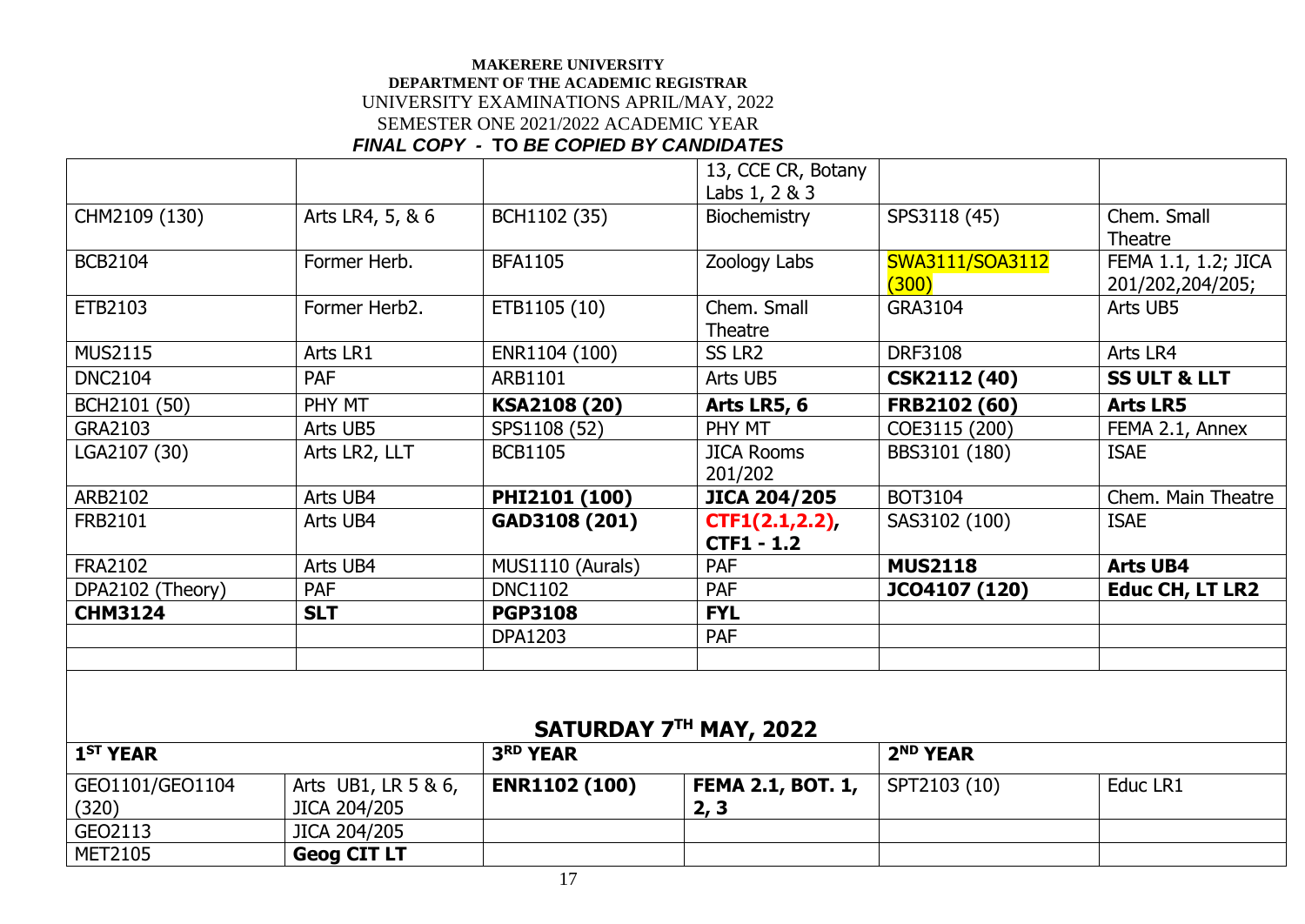| MTH3108 (100)   | <b>JICA 201/202</b>  | RSD3106 (120)  | Arts UB1, LB2              | ELS2113(5)                | Arts LR 1              |
|-----------------|----------------------|----------------|----------------------------|---------------------------|------------------------|
| PHI1102 (180)   | Arts ULT, LLT, SLT3  | LIT3101 (300)  | SS LLT, ULT, LR2;          | JCO2101 (190)             | Arts LR5, 6, MCO       |
|                 |                      |                | CTF1(2.1, 2.2)             |                           | <b>Room</b>            |
|                 |                      |                |                            |                           | CTF1(2.1, 2.2)         |
| <b>CLS1103</b>  | ELIS <sub>4</sub>    | ECO2115 (900)  | <b>Senate LR3, FEMA</b>    | EC03101/3113 (800)        | FEMA 1.1, 1.2,         |
|                 |                      |                | 1.1, 1.2, Educ. LT,        |                           | Annex,                 |
|                 |                      |                | LR1, 2, Arts ULT,          |                           | CTF1(2.1, 2.2)         |
|                 |                      |                | <b>LLT</b>                 |                           | Senate LR2, 3.         |
| <b>ARA3102</b>  | <b>Arts UB4</b>      | CHM3121        | Chem. Main Theatre         | LIT2105 (50)              | Arts CTF1(1.2,2.3)     |
| <b>SOC2118</b>  | <b>Senate LR2</b>    | SPS3116 (48)   | Chem. Small Theatre        | BCP2110 (100)             | PSY 8, 9, 13, CCE      |
|                 |                      |                |                            |                           | <b>CR</b>              |
| PHE1102         | Arts LR2             | GRM3101 (20)   | Geology Lab. 115           | <b>DPA2108 (Prac)</b>     | PAF                    |
| BCP1106 (300)   | Senate LR2, PSY 8, 9 | ETB3105 (10)   | Educ. LR1                  | HIS2104 (600)             | Arts UB1, ULT, LTT,    |
|                 | & 13, CCE CR         |                |                            |                           | UB4, LB3, SS LLT &     |
|                 |                      |                |                            |                           | LR2,                   |
|                 |                      |                |                            |                           | Geog Lab 1& 2,         |
|                 |                      |                |                            |                           | Chem ST                |
| <b>ICH1104</b>  | Chem. MT             | BCH3101 (26)   | Biochemistry Lab           | MUS2116 (Practicals)      | PAF                    |
| LLE3104/LEE3105 | Educ. LR 1, 2, 3, 4  | <b>DNC3108</b> | <b>PAF</b>                 | DNC2110 (Practicals)      | <b>PAF</b>             |
| (200)           |                      |                |                            |                           |                        |
| POS3117 (50)    | Arts LR 1            | IOP3101 (300)  | <b>JICA All Rooms, PSY</b> | ZO02101                   | Zoology Labs           |
|                 |                      |                | 8, 9 & 13, CCE CR          |                           |                        |
| <b>DPA1110</b>  | <b>PAF</b>           | <b>BFA3106</b> | Zoology Labs               | <b>MTH1101 CALI/</b>      | <b>JICA Rooms, Bot</b> |
|                 |                      |                |                            | <b>PGP1102 CALI (990)</b> | Labs $1,$              |
|                 |                      |                |                            |                           | 2, 3, Chem $1st$       |
|                 |                      |                |                            |                           | Year Labs,             |
|                 |                      |                |                            |                           | <b>Chem. Inorganic</b> |
|                 |                      |                |                            |                           | Lab.                   |
|                 |                      |                |                            |                           | Pi, CEDAT M1,          |
|                 |                      |                |                            |                           | M2, M4,                |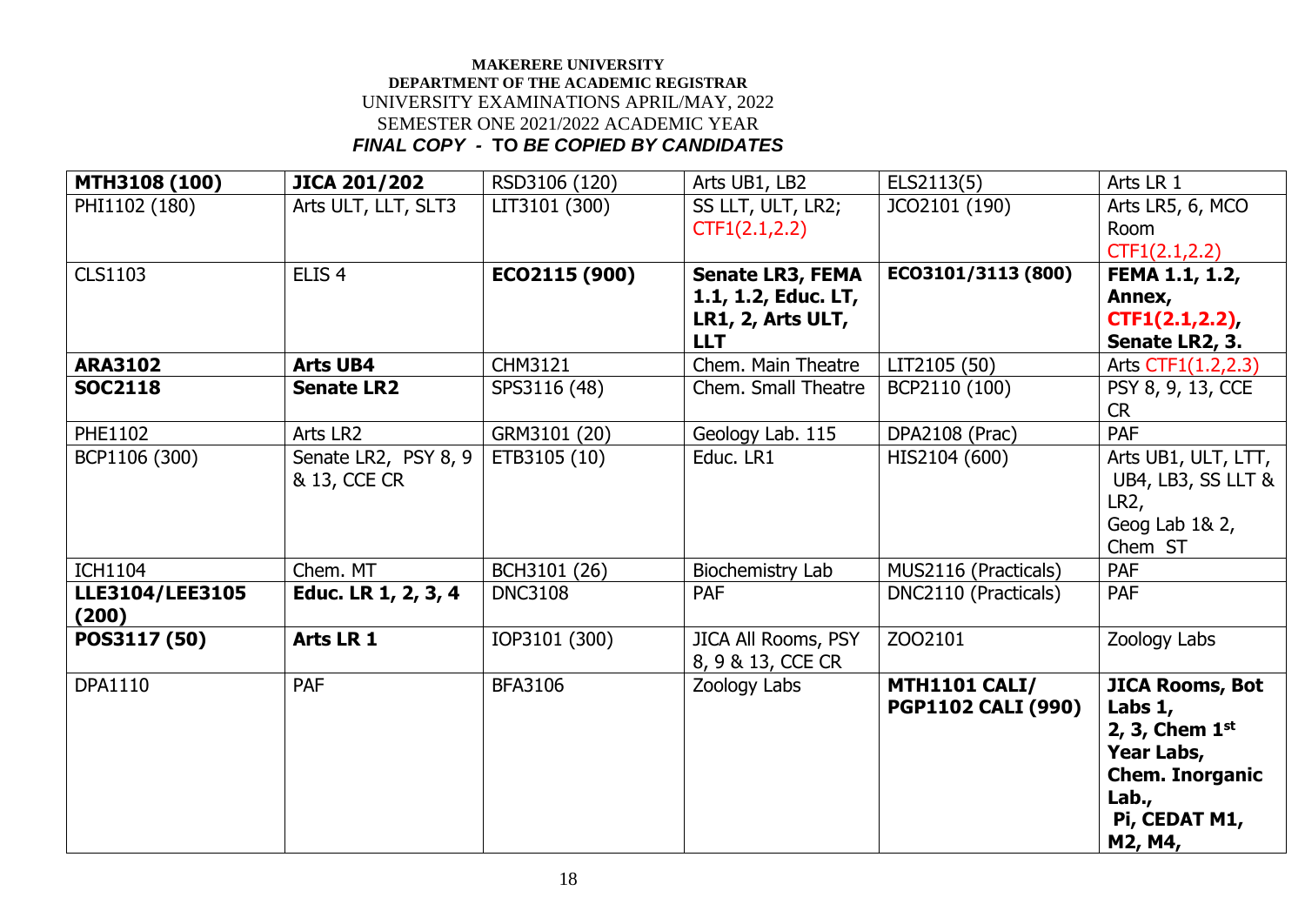|                          |                                                            |                                                                  |                                  |                      | 168 & 169,<br><b>Chem. MT</b>   |
|--------------------------|------------------------------------------------------------|------------------------------------------------------------------|----------------------------------|----------------------|---------------------------------|
| <b>BAM3101/DEC3101</b>   | FEMA 2.1, 2.2, CTF2<br>Auditorium                          | <b>ICH2117</b>                                                   | <b>Senate LR2</b>                | SPS2108 (55)         | PHY MT                          |
| <b>PGP4108</b>           | <b>OL</b>                                                  | <b>DRF1101</b><br>(Practicals)<br><b>DPA1101</b><br>(Practicals) | <b>PAF</b>                       | DES2128 (450)        | Educ. LR 1, 2, 3, 4<br>& LT, CH |
| PGP4102 (40)             | <b>OL</b>                                                  | <b>PGP3105</b>                                                   | <b>FYL</b>                       | SAS3105 (120)        | <b>SSAE</b>                     |
| <b>ENV2110</b>           | <b>Arts LR4</b>                                            | <b>MUS1107 (Perf.)</b>                                           | <b>PAF</b>                       | BPS3115 (100)        | <b>SSAE</b>                     |
|                          |                                                            | <b>PHY2114</b>                                                   | <b>PHY Dept.</b>                 |                      |                                 |
|                          |                                                            | <b>ENV3110</b>                                                   | <b>GGCS CIT Lab.</b>             |                      |                                 |
|                          |                                                            |                                                                  |                                  |                      |                                 |
|                          |                                                            |                                                                  |                                  |                      |                                 |
|                          |                                                            | SUNDAY 8TH MAY, 2022                                             |                                  |                      |                                 |
| 3RD YEAR                 |                                                            | 2 <sup>ND</sup> YEAR                                             |                                  | 1 <sup>ST</sup> YEAR |                                 |
| <b>LIN2109</b>           | <b>Arts LR 1, 2</b>                                        | LIN2108(30)/RNA210                                               | Botany Lab 1                     | FRA1102 (45)         | Arts UB2                        |
| <b>FRA3103</b>           | Arts UB4                                                   | LGA2106/LWA2105                                                  | Arts LLT, ULT                    | <b>LWA2103</b>       | <b>Arts UB5</b>                 |
| <b>FRB3102</b>           | Arts UB4                                                   | GAD2105 (350)                                                    | Senate LR2, 3                    | <b>DPA1108</b>       | PAF.                            |
| KSA1103(80)              | <b>Arts LR6</b>                                            | PSY2107 (350)                                                    | JICA 201/202,<br>204/205, CCE CR | GEO3108 (100)        | JICA 201/202 &<br>204/205       |
| SOC3100 (380)            | FEMA 1.2, 1.1,<br>CTF1(2.1,2.2), Senate<br>LR <sub>2</sub> | <b>MUS2110</b>                                                   | <b>PAF</b>                       | ARB1102              | Arts UB4                        |
| ECO3105 (200)            | CIT LT1a 1b, 2a, 2b                                        | <b>DPA2107</b>                                                   | <b>PAF</b>                       | ARA1102              | Arts LB5                        |
| COE3110/COE3114<br>(800) | CIT Big Lab. 1                                             | ARA2102                                                          | Arts UB5                         | <b>PHI3101</b>       | <b>Arts UB1</b>                 |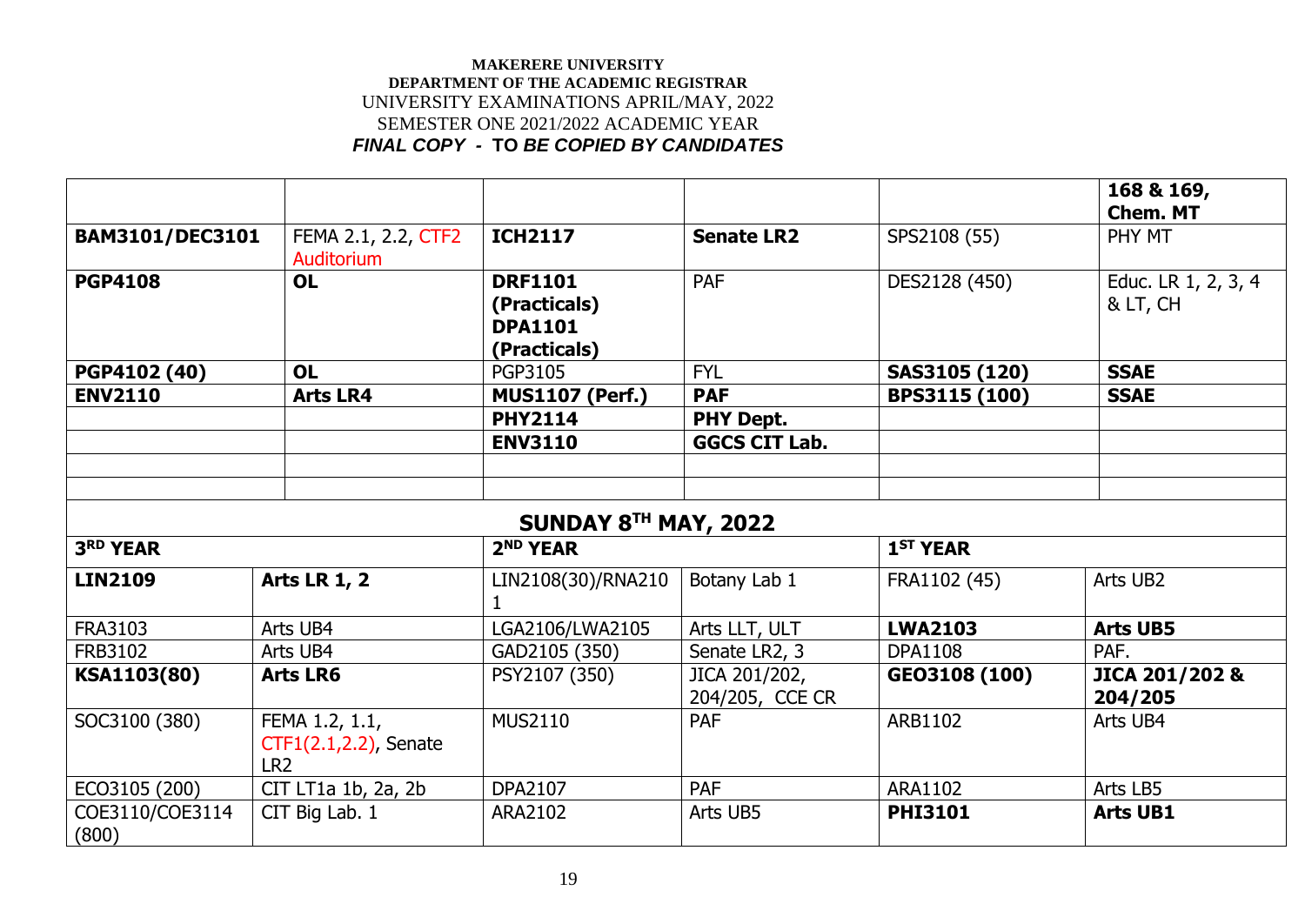| ENR3103 (120)                                                                       | CIT LT3a, 3b                   | BCP2112 (300)                     | PSY LR8, 9, & 13,<br>Educ. LT, LR1, 2, 3 &<br>4 | GRM1102 (20)                                   | Geology Lab 115                                                                                                      |  |  |
|-------------------------------------------------------------------------------------|--------------------------------|-----------------------------------|-------------------------------------------------|------------------------------------------------|----------------------------------------------------------------------------------------------------------------------|--|--|
| CHM3119 (18)                                                                        | Chem. Main Theatre.            | DES2129 (400)                     | SS ULT, LLT & LR2;<br>Arts LR1, 2, 4, 5, 6      | ETB1106 (10)                                   | Chem. Small Theatre                                                                                                  |  |  |
| Z001101<br>(BFA1101)                                                                | <b>Zoology Labs</b>            | <b>FRA2101</b>                    | Arts UB2                                        | MAK-BIT1101                                    | Zoology Labs                                                                                                         |  |  |
| <b>SOC2132 (100)</b>                                                                | SS LLT, $CTF1(2.3)$            | LWA2101/<br><b>RNA2117</b>        | Arts UB4<br>Pi (Maths Dept),<br><b>S008</b>     | BOT1103 (60)                                   | Chem. Main Theatre                                                                                                   |  |  |
| PHY3116                                                                             | PHY. MT                        | PGP2105                           | LLT/SLT                                         | SOC1106/SWA1107/S<br>AN1100 (1300)             | Senate LR3, FEMA<br>1.1, 1.2,<br>CTF1(2.1,2.2), SS<br>LLT, ULT, LR2,<br><b>Arts LR6, CTF2-</b><br>4.1, 4.2, 5.1, 5.2 |  |  |
|                                                                                     |                                | <b>MUS3108</b>                    | Geog Lab 1, 2                                   | LLE3105 (150)                                  | <b>EDUC. CH, LT</b>                                                                                                  |  |  |
| ELS1101(560)<br>LIN1101 (560)<br><b>LGA1101</b><br><b>LWA1101</b><br><b>RNA1101</b> | CIT, LLT, 4a, 4b, 5a,<br>5b, 6 | <b>PGP2107</b>                    | <b>RM Pi, S008</b>                              | BHR1101/<br>BHR2101/HRM2101/B<br>HR2103 (1500) | <b>CIT LAB1, 2, 3,</b><br>LLT2A,<br>LLT2B, LLT2C                                                                     |  |  |
| <b>MUS1117/MUB11</b><br><b>12 (Sight)</b>                                           | <b>PAF</b>                     | <b>BAM3113/</b><br><b>BHR3102</b> | CIT LLT1a, 1b, 2a,<br>2b, 3a, 3b                | <b>DNC3109</b>                                 | <b>Arts LR2</b>                                                                                                      |  |  |
| DPA1111 (Sight)                                                                     | <b>PAF</b>                     |                                   |                                                 | <b>AHS2102</b>                                 | Arts LR5, 4                                                                                                          |  |  |
|                                                                                     |                                | <b>DPA2106</b>                    | <b>PAF</b>                                      | <b>MUS1120</b>                                 | Arts LR1                                                                                                             |  |  |
|                                                                                     |                                |                                   |                                                 | <b>AHS3101</b>                                 | <b>Arts LR4 &amp; 5</b>                                                                                              |  |  |
| MONDAY 9TH MAY, 2022                                                                |                                |                                   |                                                 |                                                |                                                                                                                      |  |  |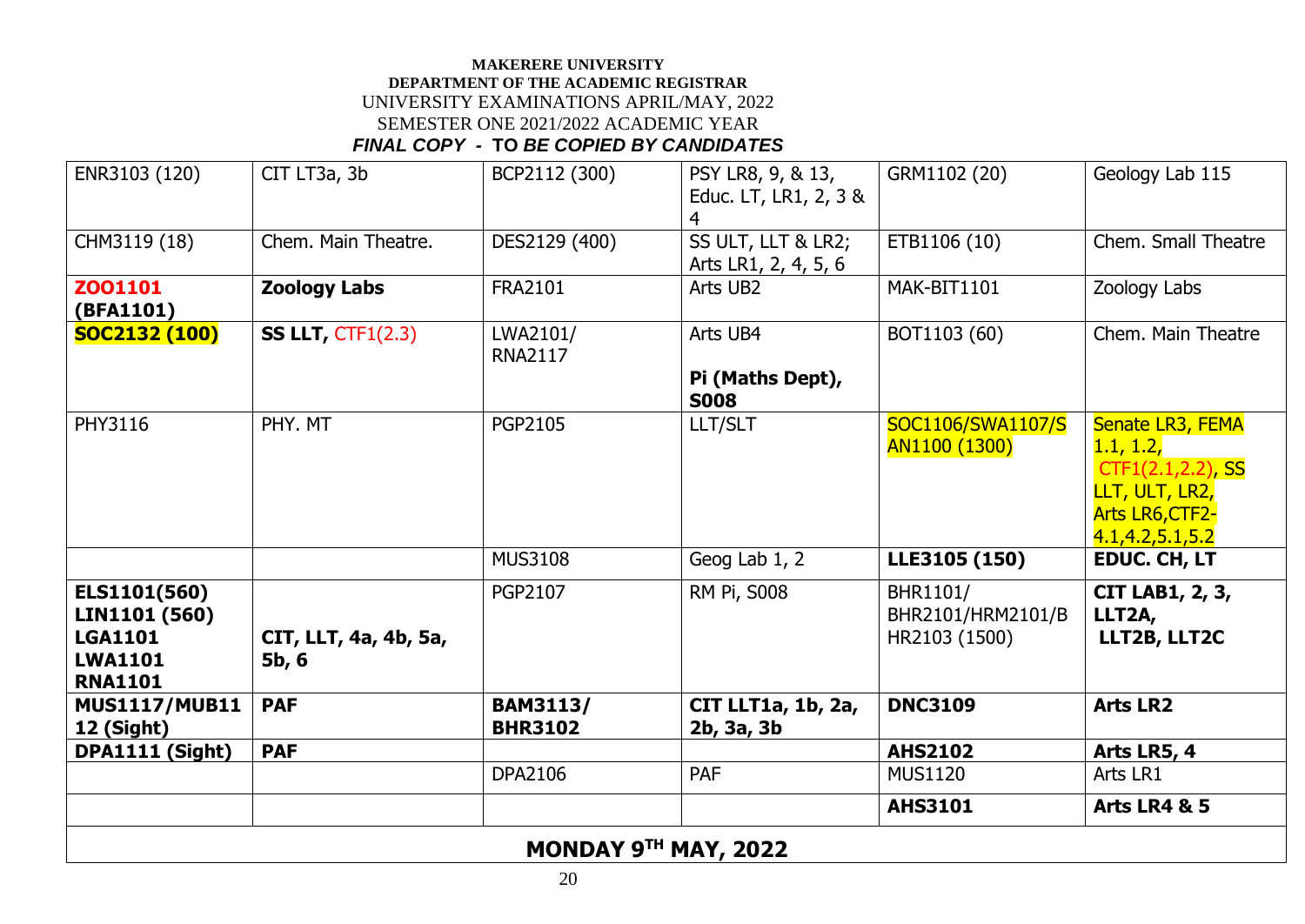| 2 <sup>ND</sup> YEAR          |                                                  | 3RD YEAR                              |                                                                                | 1 <sup>ST</sup> YEAR             |                                                              |
|-------------------------------|--------------------------------------------------|---------------------------------------|--------------------------------------------------------------------------------|----------------------------------|--------------------------------------------------------------|
| FEG1103                       | Agric. Biology Lab.                              |                                       |                                                                                |                                  |                                                              |
| OGS2102 (3)/<br>OGS2109 (300) | Arts UB1, LR 4, Senate<br>LR2, 3                 | CHM3122 (35)                          | Chem. Small Theatre                                                            | GAD3107 (150)                    | CTF1(2.1,2.2), SS<br><b>LLT</b>                              |
| SOC2104 (400)                 | SS ULT, LLT, LR2,<br>CTF1(2.1, 2.2)              | OGS3102 (200)/<br>OGS3108 (250)       | Arts UB1, LR6                                                                  | <b>SOC3124 (60)</b>              | <b>SS LR2, Senate LR2</b>                                    |
| IOP2103 (300)                 | PSY. LR8, 9, 13, CIT LT1,<br>2, CCE CR           | <b>PSY3101</b><br>/BCP3116(320)       | PSY, 8, 9 & 13, SS<br>LR2, LLT, ULT, Educ.<br>LR1, 2, 3, & 4, CCE<br><b>CR</b> | STA1111 (800)                    | <b>ISAE</b>                                                  |
| BOT2103                       | CHem. Main Theatre                               | LLE/LEE/GLE/KLE/AL<br>E/FLE3102 (150) | JICA 201/202,<br>204/205                                                       | GLO1101 (20)                     | <b>LLT/SLT</b>                                               |
| <b>DPA2108</b>                | <b>PAF</b>                                       | <b>BCB2107</b>                        | <b>Former Herb. 2</b>                                                          | <b>DNC1109</b>                   | Arts LB2                                                     |
| DEC3106 (400)                 | FEMA 1.1, 1.2, CTF2<br>Auditorium                | <b>BCB3105</b>                        | FEMA 1.1, 1.2                                                                  |                                  |                                                              |
| CSK3122 (60)                  | Geog. Lab. 1 & 2                                 | PAM2112 (200)                         | <b>Senate LR2, LR3</b>                                                         |                                  |                                                              |
| RSD2103 (700)                 | JICA 201/202, 204/205;<br>Educ. CH, LR1, 2, 3, 4 | <b>PHY3118</b>                        | PHY. Dept.                                                                     |                                  |                                                              |
| STA2106 (40)                  | <b>ISAE</b>                                      | DPA1102 (Theory)                      | <b>PAF</b>                                                                     | <b>BSWA1102/SOA1121</b>          | FEMA1.1, 1.2, 2.1, 2.2                                       |
| <b>DRF2104</b>                | Arts LR5                                         | <b>LIN2109</b>                        | Arts LR2, 4, 5, 6                                                              | (1000)                           | CTF1(2.3, 1.2), CTF2<br>Auditorium, SS ULT,<br>LLT, LR $2$ , |
| <b>CHM2114</b>                | <b>SLT</b>                                       | <b>MUS2120(Prac)</b>                  | <b>PAF</b>                                                                     | <b>MUS1118</b>                   | Arts LB1                                                     |
| <b>ICH3127</b>                | <b>FYL</b>                                       | <b>DNC3110</b>                        | <b>PAF</b>                                                                     | <b>BAM2102/COE2105</b><br>(2500) | All CIT Rooms                                                |
| <b>DNC2111</b>                | Arts LB2                                         | <b>MUS1109</b>                        | <b>PAF</b>                                                                     | <b>DRF3116</b>                   | Arts LR6                                                     |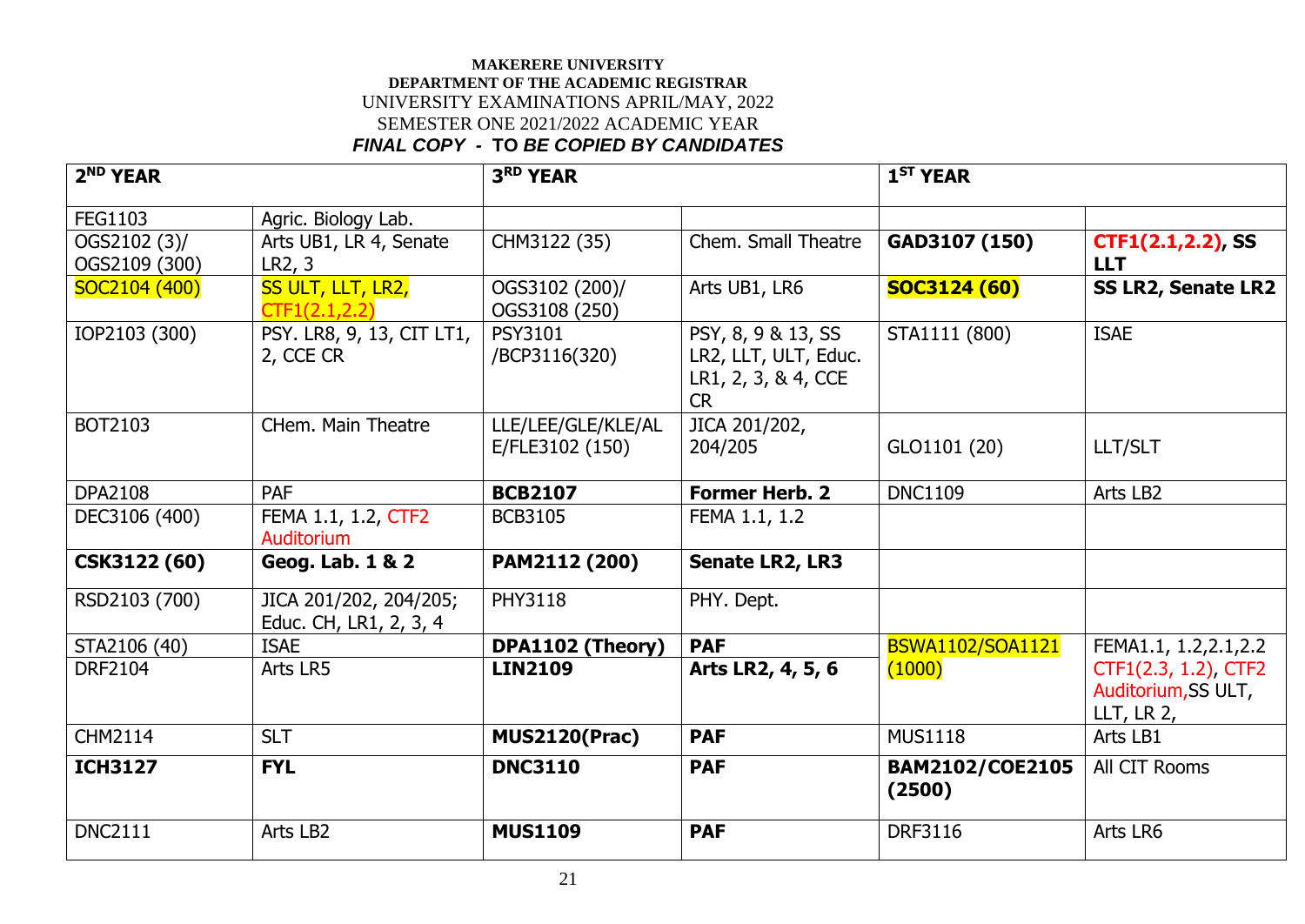| COE3101 (300)                  | <b>CIT LT3, 4 &amp; 5</b>                                                           | ELS2110 (400)                  | Arts LR1, LB1,<br><b>UB1, LB2, LB3</b>                 | <b>MUS3112</b>                         | Arts LR1                                         |
|--------------------------------|-------------------------------------------------------------------------------------|--------------------------------|--------------------------------------------------------|----------------------------------------|--------------------------------------------------|
| BPS2106 (160)                  | <b>SSAE</b>                                                                         | <b>MUS7101</b>                 | <b>PAF</b>                                             |                                        |                                                  |
| <b>MUS2117</b>                 | Arts UB4                                                                            |                                |                                                        |                                        |                                                  |
| <b>DPA2105</b><br>(Practicals) | PAF                                                                                 |                                |                                                        |                                        |                                                  |
|                                |                                                                                     | TUESDAY 10TH MAY, 2022         |                                                        |                                        |                                                  |
| 1 <sup>ST</sup> YEAR           |                                                                                     | 2 <sup>ND</sup> YEAR           |                                                        | 3RD YEAR                               |                                                  |
| RSD1102/RSD1103<br>(900)       | Educ. LT, LR1, 2, 3, 4,<br>Arts UB1, ULT, LLT, LR1,<br>2, 4, 6, SS LLT, LR2         | GEO2103 (190)/<br>GEO3103 (20) | Educ. LR 2, 3, 4, Arts<br>Geog. Labs. 1 & 2            | ECO3106 (800)                          | Senate LR2, 3, Arts<br>LLT,<br>$CTF1 - 1.2$      |
| <b>LGA1103</b>                 | Arts LR5, GEOG LAB 2,<br>LAB <sub>2</sub>                                           | LEE2102 (200)                  | Arts ULT, LLT, LR6                                     | SPT3103 (10)                           | Arts ULT, LR4                                    |
| <b>DPA1106</b>                 | <b>PAF</b>                                                                          | <b>FRA2102</b>                 | Arts UB4                                               | LEE/LLE/GLE/KLE/ALE/<br><b>FLE3101</b> | CTF1(2.1,2.2) LR2                                |
|                                |                                                                                     | <b>ENR3104 (70)</b>            | <b>CHEM MT</b>                                         | (150)                                  |                                                  |
| <b>DRF1103</b>                 | <b>Arts UB4</b>                                                                     | <b>ETBOT2107</b>               | Senate LR2                                             |                                        |                                                  |
| <b>LWA2105</b>                 | <b>Arts UB5</b>                                                                     | <b>MUS7107</b>                 | <b>PAF</b>                                             | <b>DNC3110</b>                         | <b>PAF</b>                                       |
| RSD3105 (100)                  | PSY8, 9, & 13                                                                       | POS2113/MCO (200)              | CTF1(2.1,2.2); FEMA<br>1.2                             | CHM3120 (18)                           | JICA 201/202                                     |
| LIT1102 (260)                  | SS ULT, & LR2                                                                       | IRS3102 (70)                   | CTF1(2.3)                                              | <b>CLS1105</b>                         | <b>ELIS LRI</b>                                  |
| SOC2120 (65)                   | <b>Senate LR3</b>                                                                   | EHR1102 (400)                  | SS LLT, LR2, ULT,<br>Arts UB1, LB1,<br>LR1, 2, 4, 5, 6 | LWA3102                                | Arts UB2                                         |
| MTH1102 (1000)LA               | JICA Rooms, Bot. Labs 1,<br>2, 3, Chem. MT, ST,<br>Chem. 1 <sup>st</sup> Year Labs, | DPA2102 (Practicals)           | <b>PAF</b>                                             | PSY1102/1104<br>(1000)                 | Educ. CH, LT,<br>LR1, 2, 3, 4, PSY 8,<br>9 & 13; |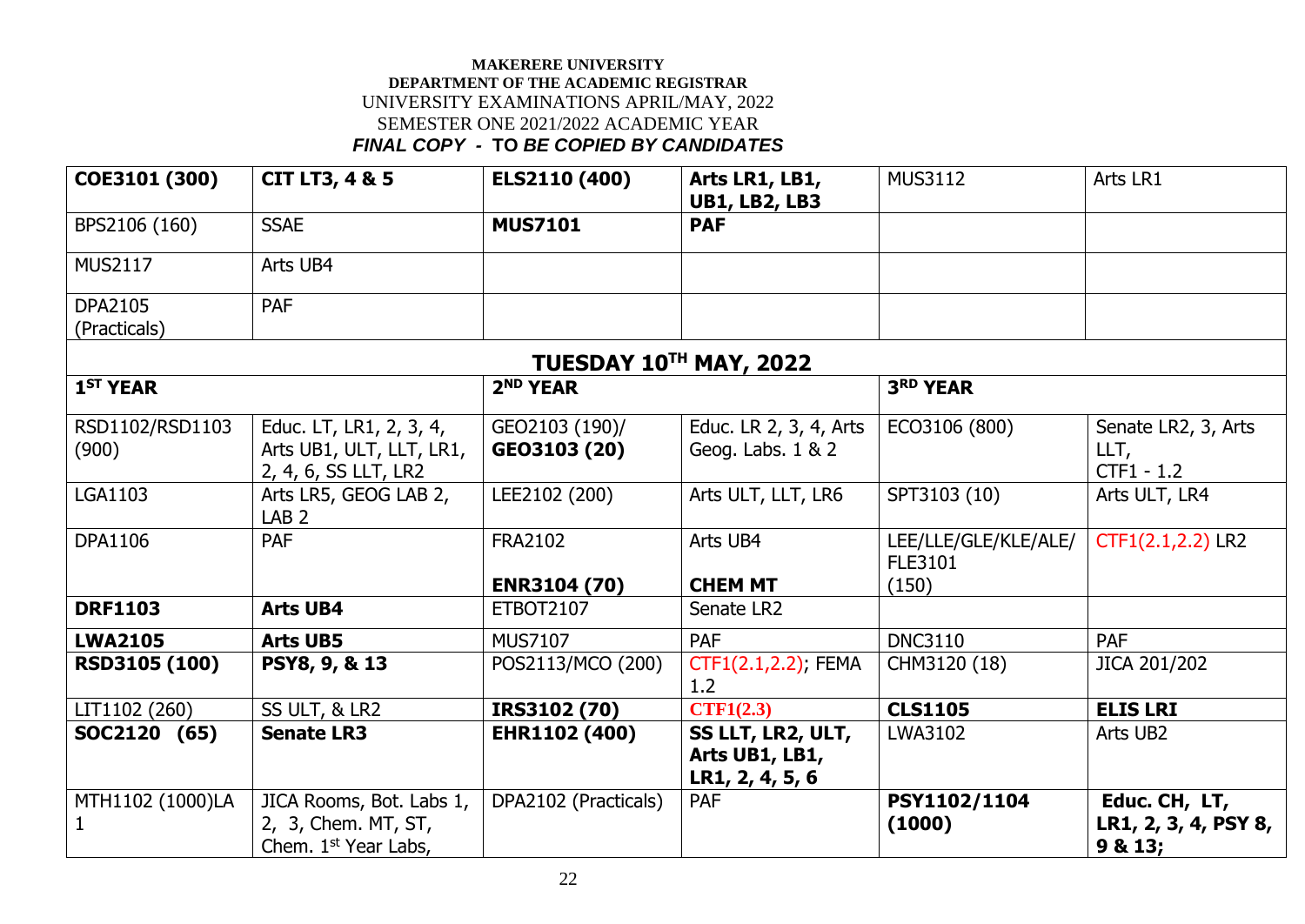|                      | Chem Inorganic Lab,<br>CEDAT, M1, M2, M4, Pi,<br>PHY MT                                                            |                  |                                              |                      | SS, ULT, LLT, LR2,<br>CCE CR,<br>, Bot Labs 1, 2, 3 |
|----------------------|--------------------------------------------------------------------------------------------------------------------|------------------|----------------------------------------------|----------------------|-----------------------------------------------------|
| BAM1102 (700)        | Senate LR2, FEMA1.1,<br>1.2, 2.1, Annex                                                                            | MTH2102 (300)    | JICA 201/202 &<br>204/205, Bot. Lab. 1,<br>2 | KSA2110 (20)         | <b>Arts LR5</b>                                     |
| <b>CHM3132</b>       | <b>SLT</b>                                                                                                         | SPS2114 (30)     | Chem ST                                      | BHR3105 (100)        | Geog Labs 1 & 2                                     |
| PGP2106              | IL                                                                                                                 | CHM2106          | <b>FEMA 2.1</b>                              | BAM3106 (500)        | FEMA 1.1, 1.2, Annex                                |
| <b>MUS1113</b>       | <b>PAF</b>                                                                                                         | Z003105          | Zoology Labs.                                | PGP3107              | <b>FYL</b>                                          |
|                      |                                                                                                                    | GRM2104 (20)     | Geology Lab. 115                             |                      |                                                     |
|                      |                                                                                                                    | ZO02202          | Zoology Labs                                 | PGP3106              | <b>FYL</b>                                          |
|                      |                                                                                                                    | <b>MET1101</b>   | <b>Senate LR3</b>                            | DPA1102 (Practicals) | PAF                                                 |
|                      |                                                                                                                    | RSD3103 (600)    | FEMA 1.1, 1.2, Arts<br>UB1,                  |                      |                                                     |
|                      |                                                                                                                    | MUS2101 (Aurals) | PAF                                          | GLO3102              | S008                                                |
|                      |                                                                                                                    | COE2102          | FEMA 1.1, 2.2                                |                      |                                                     |
|                      |                                                                                                                    | <b>MET2104</b>   | Geog CIT Lab.                                |                      |                                                     |
|                      |                                                                                                                    | <b>MET3102</b>   | <b>Geog CIT LT</b>                           |                      |                                                     |
|                      |                                                                                                                    | JCO4108 (120)    | Arts UB1, UB2                                |                      |                                                     |
|                      |                                                                                                                    |                  | WEDNESDAY 11TH MAY, 2022                     |                      |                                                     |
| 2 <sup>ND</sup> YEAR |                                                                                                                    | 3RD YEAR         |                                              | 1 <sup>ST</sup> YEAR |                                                     |
| EDT1101 (1400)       | CTF1(2.1,2.2,2.3), CTF2<br>Auditorium Educ. CH,<br>LT, LR1, 2, 3, 4, & 127,<br>Arts LR2, LB1, JICA<br><b>Rooms</b> | SAN3108 (150)    | Arts, & UB4, FEMA<br>1.2                     | RSD1106 (6)          | Arts UB4                                            |
| <b>SAN3114 (120)</b> | Geog. Lab 1, Arts UB4                                                                                              | HIST3105 (170)   | <b>FEMA 1.1</b>                              | ECO1105 (800)        | SS ULT, LLT,<br>CTF1(2.1,2.2); FEMA<br>1.1,         |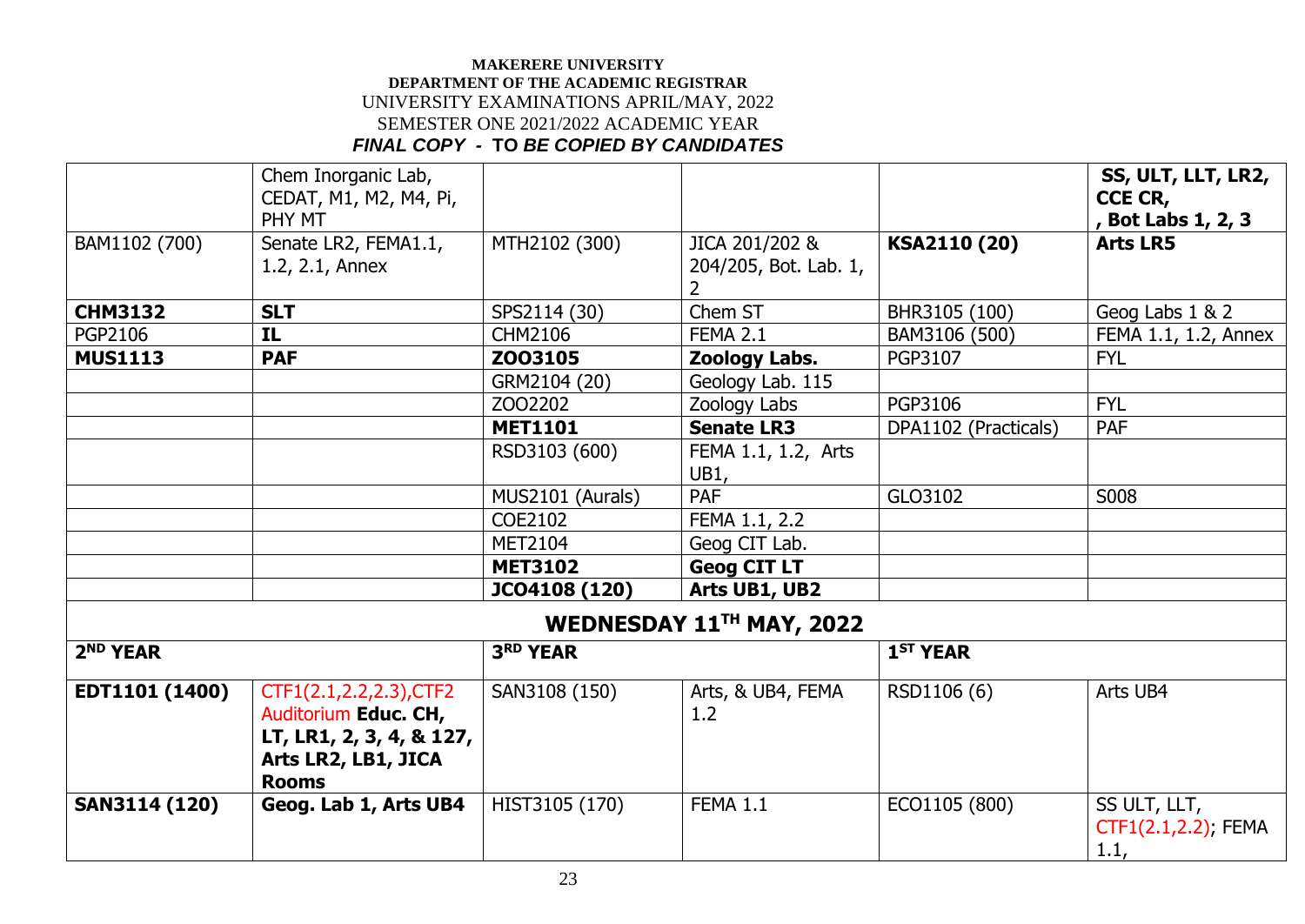|                     |                                       |                     |                          |                       | 1.2, Arts UTL, LLT   |
|---------------------|---------------------------------------|---------------------|--------------------------|-----------------------|----------------------|
| GEO2109 (100)       | Senate LR2, 3                         | AHS3104             | Arts LR3                 | DPA1107 (Perf)        | PAF                  |
| TOU2111 (350)       | Arts LLT, ULT, LR4, 5, &              | PSY3102 (130)       | JICA Rooms, Educ.        | <b>DRF1104</b>        | Arts UB1             |
|                     | 6, LR1                                | /PSY3107 (300)      | LT, CH, LR1, 2, 3 &      |                       |                      |
|                     |                                       |                     | 4, CCE CR                |                       |                      |
| ELS3117(300)/       | <b>FEMA 2.1,</b>                      | SWA3113/SOA3113     | CTF1(2.1,2.2), Arts      | ZOO1103               | Zoology Labs         |
| <b>LIN3110</b>      |                                       | (150)               | LR1                      |                       |                      |
| SOC2117 (130)       | SS LLT, LR2                           | BAM3114/PRO3106     | Senate, LR2, 3,          | CHM1101               | CHM. FYL/FYSL/LLT    |
|                     |                                       | (1000)              | FEMA 2.1, 2.2, Annex     |                       |                      |
| <b>BSW2104 (50)</b> | <b>FEMA 1.1</b>                       | DEC2104 (400)       | SS ULT, LLT, CTF1 -      | KSA3103 (15)          | Arts UB4, Arts LR6,  |
|                     |                                       |                     | 1.2                      |                       | 5                    |
| ENR2105 (95)        | Former Herb., Chem.<br>Small, Theatre | <b>BFA3105</b>      | Former Herb.             | <b>RSD2108 (150)</b>  | Arts LR1, 4 & 5      |
| <b>DPA2105</b>      | <b>PAF</b>                            | SPS3117 (30)        | Math Dept.               | MTH3102 (300)         | Senate LR2, 3,       |
| DPA2110             |                                       |                     |                          |                       | <b>Bot. Labs.</b>    |
|                     |                                       |                     |                          |                       | 1, 2, 3, PHY Main    |
| PHY2116             | PHY Dept                              | ENR3103 (120)       | <b>CHEM</b> Main Theatre | BCP1107 (300)         | PSY8, 9, 13, Educ.   |
|                     |                                       |                     | (MT) Chem Small          |                       | LT, CH,              |
|                     |                                       |                     | Theatre (ST)             |                       | LR1, 2, 3, 4, CCE CR |
| CHM2110 (70)        | Chem. Main Theatre                    | <b>MUS3119</b>      | <b>PAF</b>               | BHR3101 (400)         | FEMA 2.1, Annex      |
| RSD2104 (100)       | $CTF1 - 1.2$                          | <b>CHM2112</b>      | <b>FYL, FYSL</b>         | <b>MUS1115 (Prac)</b> | PAF                  |
| SPS2112 (30)        | Maths Dept.                           | PHY3114             | PHY. Dept.               | SWA3117 (150)         | <b>SS LR2</b>        |
| Z003103             | <b>Zoology Labs</b>                   | <b>CSK1104 (50)</b> | <b>LR4 &amp; 5</b>       |                       |                      |
| <b>CHM1101</b>      | <b>FYL/FYSL/LLT</b>                   | EHR1101 (130)       | Arts LR1, 2, 6, &        |                       |                      |
|                     |                                       |                     | LR 4, 5,                 |                       |                      |
| BPS3101 (500)       | <b>ISAE</b>                           | <b>DRF2101</b>      | <b>Arts UB1</b>          |                       |                      |
| <b>AHS1101</b>      | <b>Arts UB1</b>                       | <b>DPA1103</b>      | <b>Arts UB1</b>          |                       |                      |
| OGS2112             | <b>FEMA 1.2</b>                       | <b>MUS7106</b>      | <b>PAF</b>               |                       |                      |
| JCO2102 (190)       | SS ULT, Arts LR2, LLT                 |                     |                          |                       |                      |
|                     |                                       |                     |                          |                       |                      |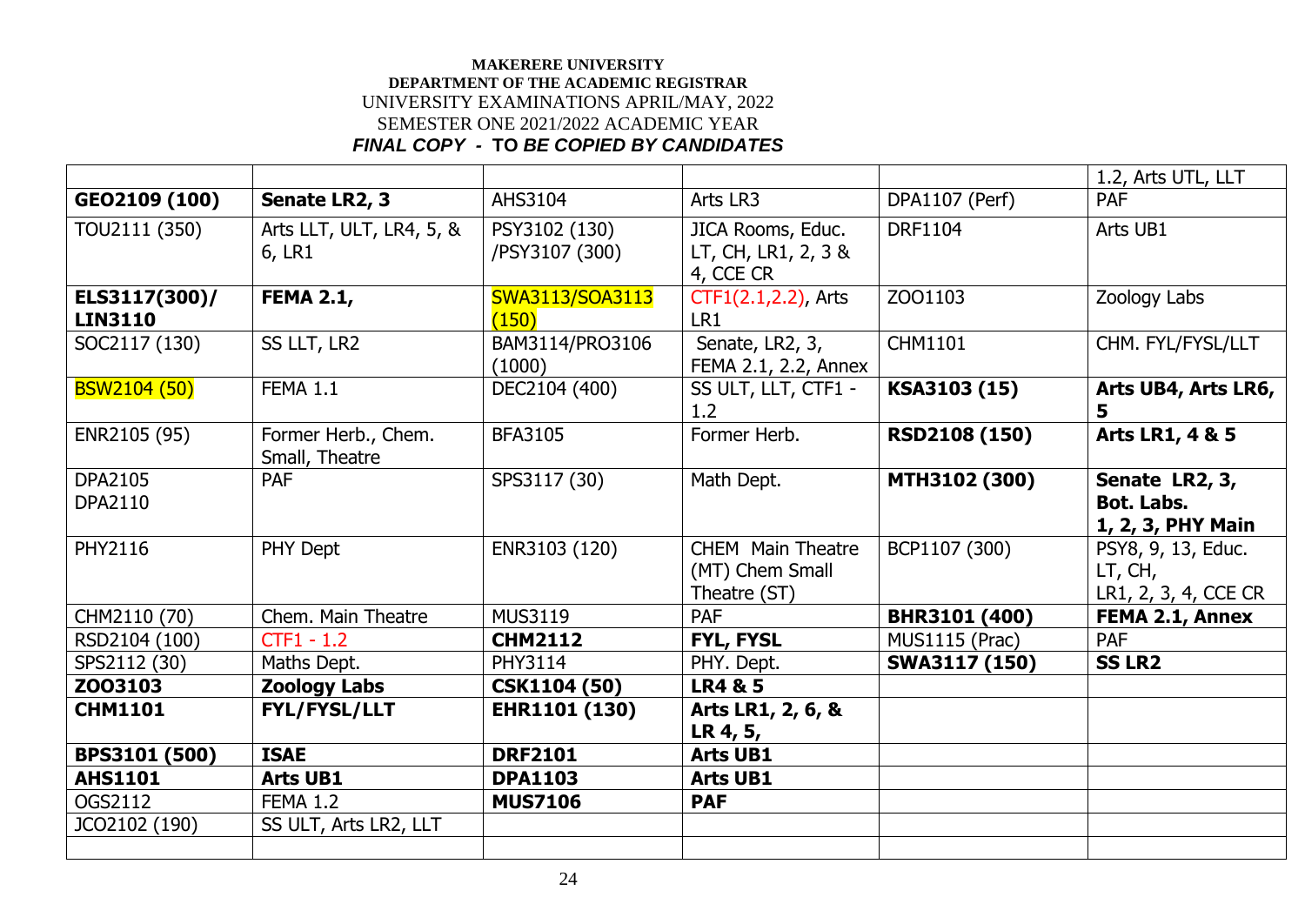| THURSDAY 12TH MAY, 2022                        |                                                    |                                       |                                                                  |                               |                                                                                                |  |  |
|------------------------------------------------|----------------------------------------------------|---------------------------------------|------------------------------------------------------------------|-------------------------------|------------------------------------------------------------------------------------------------|--|--|
| 3RD YEAR                                       |                                                    | 1 <sup>ST</sup> YEAR                  |                                                                  | 2 <sup>ND</sup> YEAR          |                                                                                                |  |  |
| HIS3103 (500)                                  | Arts UB1, LLT, ULT, LR 4,<br>5                     | GEO1103                               | Arts UB1 & LB1<br>JICA 201/202                                   | OGS3105 (2)/<br>OGS3109 (250) | Arts LR5, 6, ULT,<br><b>LLT</b>                                                                |  |  |
| SOC2123/SAN2113<br>CHM2107<br>$(109)/$ CHM2113 | JICA 201/202, 204/205<br>Senate LR2, FYL           | POS1105 (650)                         | JICA 201/202<br>JICA 204/205, SS<br>ULT, LLT, LR2,<br>Senate LR3 | RSD2101 (800)                 | Arts UB1, LR 1 & 2,<br>4, 5, 6, Geog Labs.<br>1, & 2, Educ. LT,<br>LR 1, 2,3, 4, CTF1 -<br>1.2 |  |  |
| CTM, PTM, MTM,<br>BTM3101 (130)                | Educ. CH, FEMA 1.1, 1.2                            | <b>DRF1102</b><br><b>DPA1103</b>      | Arts LR1, LR2<br>Arts LR1                                        | FRA2103/GRA2103<br>(60)       | <b>SS LLT</b>                                                                                  |  |  |
| <b>SOC2134 (60)</b>                            | Senate LR3                                         | <b>BSW2105 (50)</b><br><b>BSW1106</b> | CTF1(2.2)<br>CTF1(2.1,2.3)                                       | BCP2108 (300)                 | FEMA1.1, 1.2, PSY<br>8,98<br>1 CCE CR 3,                                                       |  |  |
| <b>IRS2100</b>                                 | SS LLT, CTF1(2.2,2.3)                              | <b>MET2102</b>                        | <b>Geog CIT LT</b>                                               | ARA2103                       | Arts UB4                                                                                       |  |  |
| IOP3109 (300)                                  | Educ. LT, LR1, 2, 3 & 4,<br>PSY 8, 9, & 13, CCE CR | <b>PHI2107</b>                        | Geog Labs 1 & 2,                                                 | MTH2103 (950)                 | JICA Rooms, Chem<br>MT, 8, ST,<br>Bot.Labs 1, 2, 3,<br>Chem Labs.                              |  |  |
| ENR3109 (80)                                   | $CTF2 - 4.1, 4.2$                                  | <b>BCH1104</b>                        | Biochem. Rm, S101<br>(JICA)                                      | GRA/GRB2101                   | Arts UB5                                                                                       |  |  |
| <b>BCB3105</b>                                 | $CTF2 - 5.1, 5.2$                                  | MET1102                               | Senate LR2                                                       | <b>FRA2103</b>                | UB4                                                                                            |  |  |
| STA3119 (550)                                  | <b>ISAE</b>                                        |                                       |                                                                  | BBS2102 (180)                 | <b>ISAE</b>                                                                                    |  |  |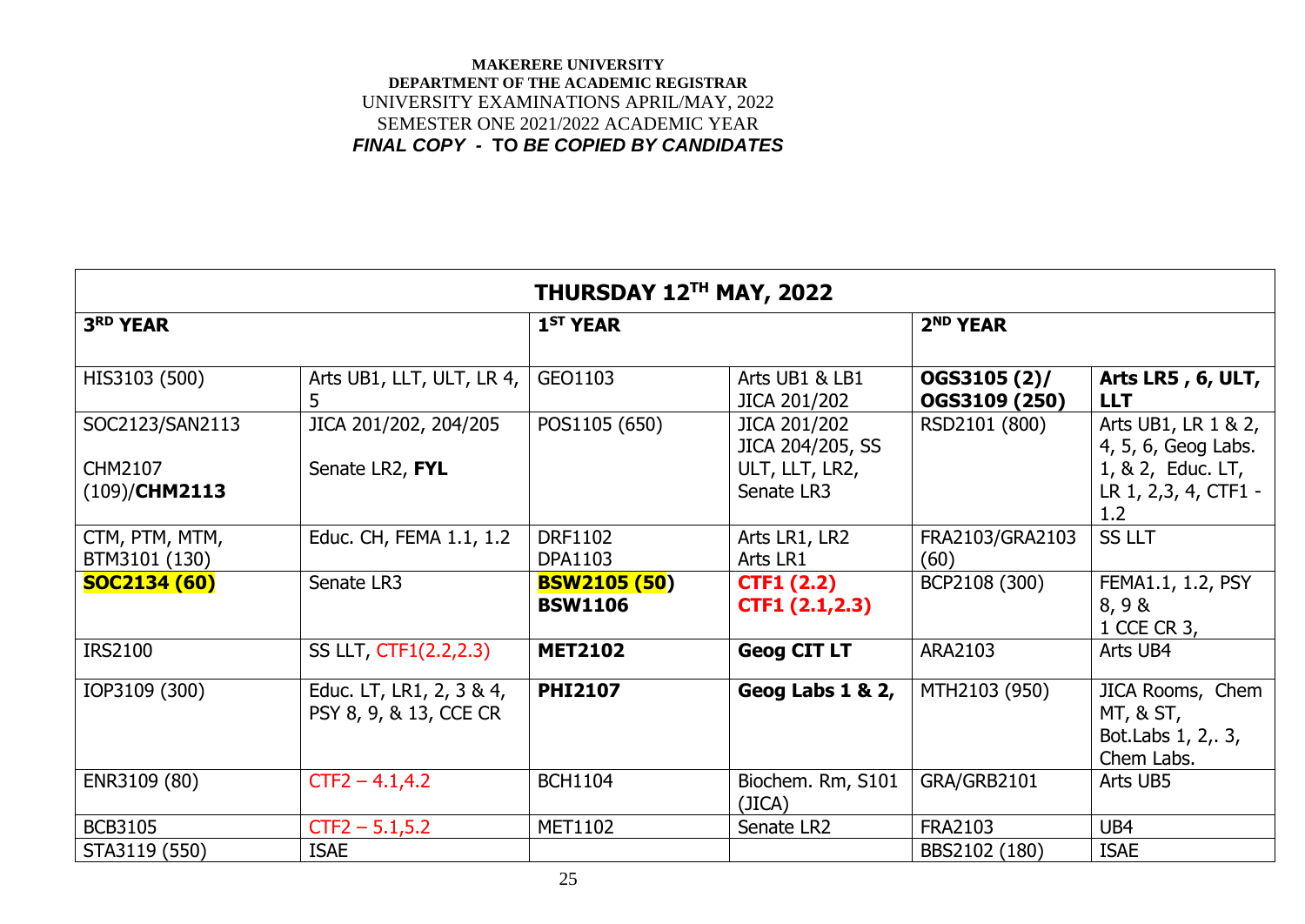| CHM3126 (26)                 | Chem. ST                | PGP4103 (40)            | <b>FYL</b>              |                 |                 |  |  |
|------------------------------|-------------------------|-------------------------|-------------------------|-----------------|-----------------|--|--|
| <b>ICH3158</b>               | Chem. MT                | <b>MUS2115</b>          | <b>Arts LR6</b>         | PR03104 (350)   | Senate LR2, 3   |  |  |
| SPS3118 (30)                 | Maths Dept.             | <b>MUS3114</b>          | <b>Arts LR6</b>         | PAM2110 (280)   | FEMA 2.2, Annex |  |  |
| GRB3106                      | Arts UB5                | <b>MET3101</b>          | <b>GGCS CIT Lab.</b>    | <b>PHY3113</b>  | <b>PHY LT</b>   |  |  |
| LWA3103                      | Arts UB2                | PSY2105 (60)            | Botany Labs 1, 2 &      | <b>ICH3128</b>  | <b>FYL</b>      |  |  |
|                              |                         | IOP2106(300)            | 3, CCE CR, PSY Rm       |                 |                 |  |  |
|                              |                         |                         | 8 & 9                   |                 |                 |  |  |
| GRA3102                      | Arts LB3                | <b>DNC3107</b>          | <b>PAF</b>              | <b>DPA2110</b>  | <b>PAF</b>      |  |  |
| LIT3102 (100)                | Geog Labs 1 & 2, LR1, 2 |                         |                         |                 |                 |  |  |
| PHI2106 (55)                 | <b>SS LR2</b>           |                         |                         |                 |                 |  |  |
| <b>DNC3111</b>               | <b>PAF</b>              |                         |                         |                 |                 |  |  |
| <b>DPA1105</b>               |                         |                         |                         |                 |                 |  |  |
| (Performance)                |                         |                         |                         |                 |                 |  |  |
| <b>MUB1101</b>               |                         |                         |                         |                 |                 |  |  |
| (Performance)                |                         |                         |                         |                 |                 |  |  |
| KSA1104 (80)                 | Arts LR6, GWA LR2       |                         |                         |                 |                 |  |  |
| TOU3113 (80)                 | <b>SS ULT</b>           |                         |                         |                 |                 |  |  |
| LIT3103 (60)                 | Arts LR5                |                         |                         |                 |                 |  |  |
| COE3104 (4 00)               | FEMA 2.1, Annex         |                         |                         |                 |                 |  |  |
| KSB2112 (25)                 | <b>Arts UB4</b>         |                         |                         |                 |                 |  |  |
| GEO2110 (50)                 | <b>GGCS CIT Lab.</b>    |                         |                         |                 |                 |  |  |
| <b>FRIDAY 13TH MAY, 2022</b> |                         |                         |                         |                 |                 |  |  |
| 1 <sup>ST</sup> YEAR         |                         | 2 <sup>ND</sup> YEAR    |                         | <b>3RD YEAR</b> |                 |  |  |
| RSD1105 (20)                 | Arts UB4                | FRA2104/GRA2102<br>(20) | Arts UB5 & UB4          | CSK3120 (50)    | Arts LR2 & 4    |  |  |
| <b>DPA1101</b>               | Arts LR2                | DEC2106 (400)           | FEMA 1.2, JICA<br>Rooms | PHI3104 (140)   | Arts LLT, LR6   |  |  |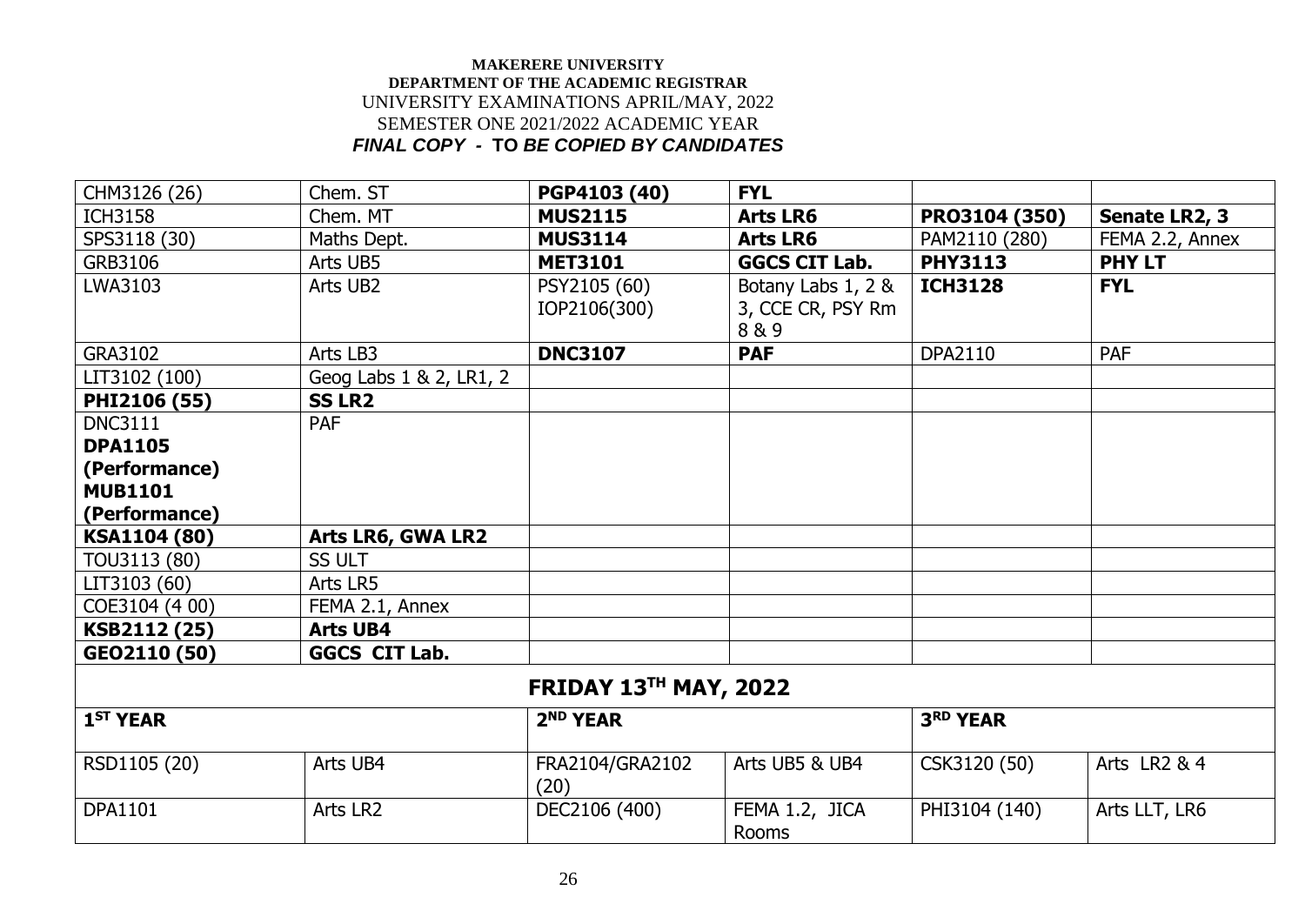| <b>DRF1101</b>                | Arts LR2<br>SS LR <sub>2</sub>                                                                                       | GEO3116 (220)       | <b>Arts UB1, LR4, 5</b>                                          | PAM3103 (70)   | Arts LR 2, 4, ULT,                                 |
|-------------------------------|----------------------------------------------------------------------------------------------------------------------|---------------------|------------------------------------------------------------------|----------------|----------------------------------------------------|
| ECO1102/ECO1108<br>(2000)     | Educ. CH, LT, LR 1, 2, 3,<br>4, & 127, Senate LR3,<br>FEMA 1.1, 1.2, Arts<br>ULT, LLT, UB1;LB1, SS<br>ULT, LLT, LR2, | <b>MET1104</b>      | <b>Geog CIT LT</b>                                               | GEO3101 (260)  | JICA 201/202,<br>204/205,                          |
| OGS3106 (3)/<br>OGS3113 (300) | <b>JICA Rooms</b>                                                                                                    | COE2101             | Senate LR2, 3                                                    | GLO3101 (20)   | S008                                               |
| STA1106 (350)                 | <b>ISAE</b>                                                                                                          | Z001102             | <b>Chem Main &amp;</b><br><b>Small Theatre, SS</b><br><b>LLT</b> | <b>PHY3117</b> | PHY. MT                                            |
| BOT1102 (60)                  | Chem. Main Theatre,                                                                                                  | PHI3108 (150)       | Arts LR1, Geog<br>Lab. 1 & 2                                     | <b>DNC3106</b> | <b>PAF</b>                                         |
| <b>LGA3102</b>                | Arts LR6, LB2                                                                                                        | ARA2105             | Arts UB4                                                         | GRA3103        | Arts UB5                                           |
| POS2117 (300)                 | Senate LR2, Arts LR3,<br>CTF1(2.1, 2.2)                                                                              | ETB2104/<br>BOT2104 | Arts ULT,                                                        | ECO3109        | FEMA 1.1, CTF2<br>Auditorium                       |
| EHR1104 (400)                 | Arts LR1, 4 & 5, 6, Geog<br>Labs $1 & 2$                                                                             | <b>MUS2116</b>      | Arts LR2                                                         | DES3128 (350)  | Senate LR2, 3,<br>CTF1(2.1, 2.2)                   |
| <b>MUS1115</b>                | <b>PAF</b>                                                                                                           | <b>SWA3118 (50)</b> | CTF1(2.1)                                                        | LIT3106 (140)  | Arts UB2                                           |
| <b>CSC1100</b>                | Phy. MT                                                                                                              | EHR2103             | Arts LR1, 4, 5, UB1                                              | LGA1105 (121)  | Arts UB1, LR1                                      |
| SAS1101 (120)                 | <b>SSAE</b>                                                                                                          | STA3108 (200)       | <b>SSAE</b>                                                      | COE3118        | FEMA 1.2, Annex                                    |
|                               |                                                                                                                      | BQE3106 (150)       | <b>SSAE</b>                                                      | JCO1103 (130)  | Arts ULT, LR5,<br>Botany Lab 1 & 2                 |
|                               |                                                                                                                      | SAS3104 (100)       | <b>SSAE</b>                                                      | <b>HIS2102</b> | <b>Educ CH, LR1, 2,</b><br>3, 3, 4,<br>SS LLT, ULT |
|                               |                                                                                                                      | DNC2110 (Theory)    | <b>PAF</b>                                                       |                |                                                    |
|                               |                                                                                                                      | <b>MUS7102</b>      | <b>PAF</b>                                                       |                |                                                    |
|                               |                                                                                                                      |                     |                                                                  |                |                                                    |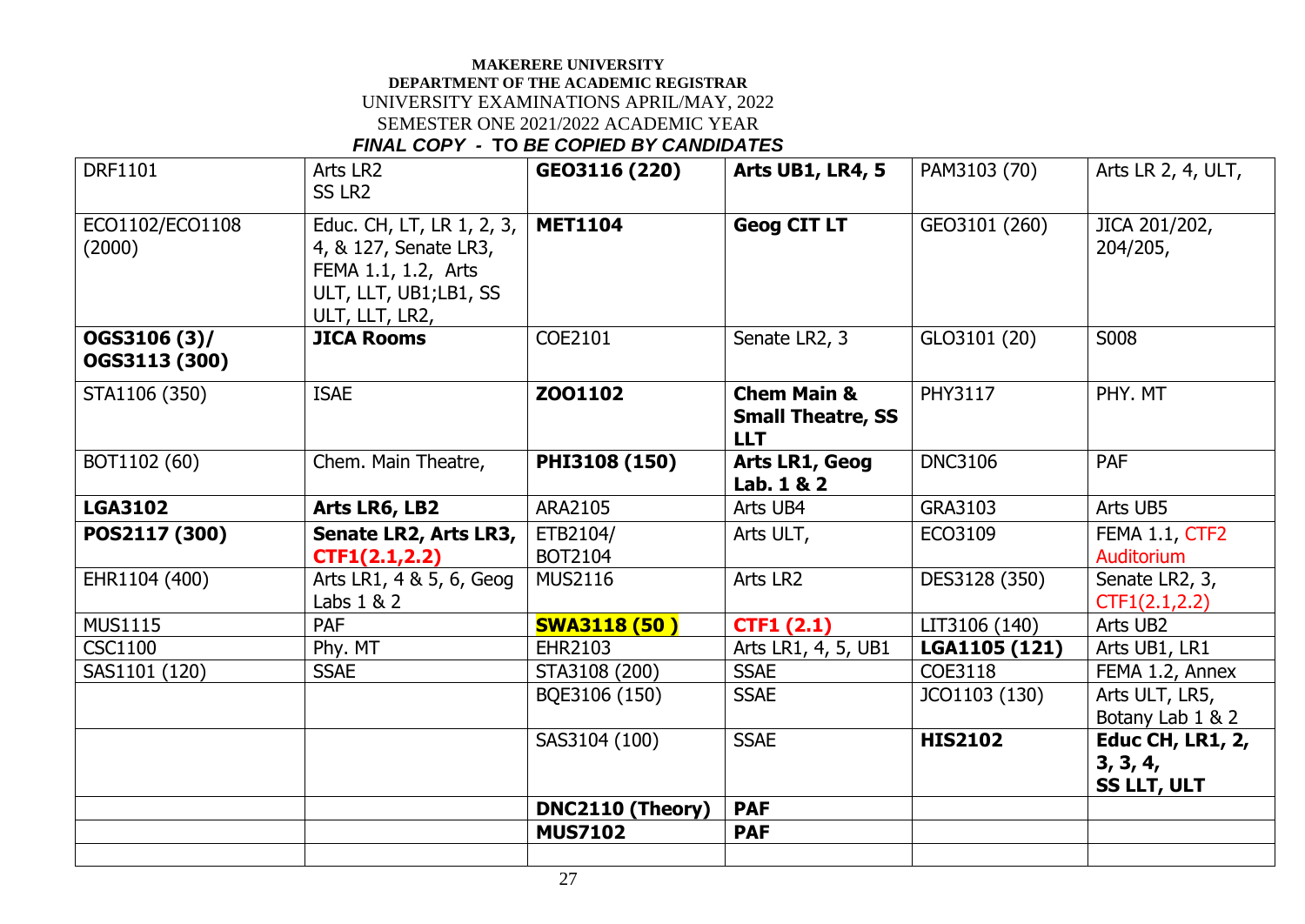| SATURDAY 14TH MAY, 2022   |                                                                       |                            |                                              |                                                    |                                                                               |  |  |
|---------------------------|-----------------------------------------------------------------------|----------------------------|----------------------------------------------|----------------------------------------------------|-------------------------------------------------------------------------------|--|--|
| 2 <sup>ND</sup> YEAR      |                                                                       | 3RD YEAR                   |                                              | 1 <sup>ST</sup> YEAR                               |                                                                               |  |  |
| LGA2108/LWA2102 (55)      | Arts LLT, ULT                                                         | PHI 2102 (30)              | <b>Arts Lab2</b>                             | COE2104 (1000)                                     | <b>Senate LR3, FEMA</b><br>1.1,<br>1.2, $CTF1(2.1,2.2)$                       |  |  |
| ELS2112(15)               | Arts LR4                                                              | RSD3108 (250)              | Educ. LR 1 2, 3, 4,<br>LT.                   | <b>SOC3125</b>                                     | <b>Arts ULT</b>                                                               |  |  |
| <b>SOC3121 (100)</b>      | <b>SS LLT, LR2</b>                                                    | BAM3115/BHR3103<br>(600)   | CTF1 2.1, 2.2, 2.3<br><b>CTF2 Auditorium</b> | <b>KSB1101/</b><br>KSA 1101(15)/<br><b>KSA3116</b> | <b>Arts LR1</b>                                                               |  |  |
|                           | Educ., CH, LR1, 2, 3,<br>4, LT, CCR.CR                                | ELS1105(70)<br>LIN3112(10) | Arts LR1, 2<br>Arts UB1                      | <b>RSD2102</b>                                     | Arts LLT, LR2, 4,<br>& 6                                                      |  |  |
| <b>BCB2107</b>            | Former Herb.                                                          | PAM3101 (300)              | FEMA 1.1 & 1.2                               | <b>ECO3104</b><br>/EC03114(1000)                   | Educ. LR1, 2, 3, 4,<br>LT;<br><b>JICA; SS ULT,</b><br>LLT,<br>LR2, Senate LR2 |  |  |
| ETB2106                   | CTF1(2.1, 2.2)                                                        | IRS3100 (50)               | SS LLT, Senate LR2                           | <b>PGP1101</b>                                     | <b>FYL</b>                                                                    |  |  |
| ECO2103/ECO2114<br>(1000) | FEMA 1.1, 1.2, 2.1,<br>Annex, CTF1 2.2,2.1,<br><b>CTF2 Auditorium</b> |                            |                                              |                                                    |                                                                               |  |  |
|                           |                                                                       | <b>BFA3105</b>             | Zoology Labs                                 | <b>UNV2101 (500)</b>                               | <b>FEMA 2.1, Annex</b>                                                        |  |  |
| <b>PHY2115</b>            | PHY MT                                                                | <b>ICH3150</b>             | Chem. Main Theatre                           | <b>DRF2102</b><br><b>MUS2119</b>                   | <b>Arts UB1</b>                                                               |  |  |
| ELT3101 (150)             | <b>Arts LR4</b>                                                       | BCB3106 (10)               | Senate LR3                                   | GLO1103                                            | <b>FYL</b>                                                                    |  |  |
| <b>RSD1104</b>            | <b>Arts LR1</b>                                                       | GEO3104                    | Arts LLT, ULT, LR4,<br>5, 6                  | <b>DNC3109</b><br>(Practicals)                     | <b>PAF</b>                                                                    |  |  |
|                           |                                                                       | KSA3123 (15)               | Arts LR2                                     |                                                    |                                                                               |  |  |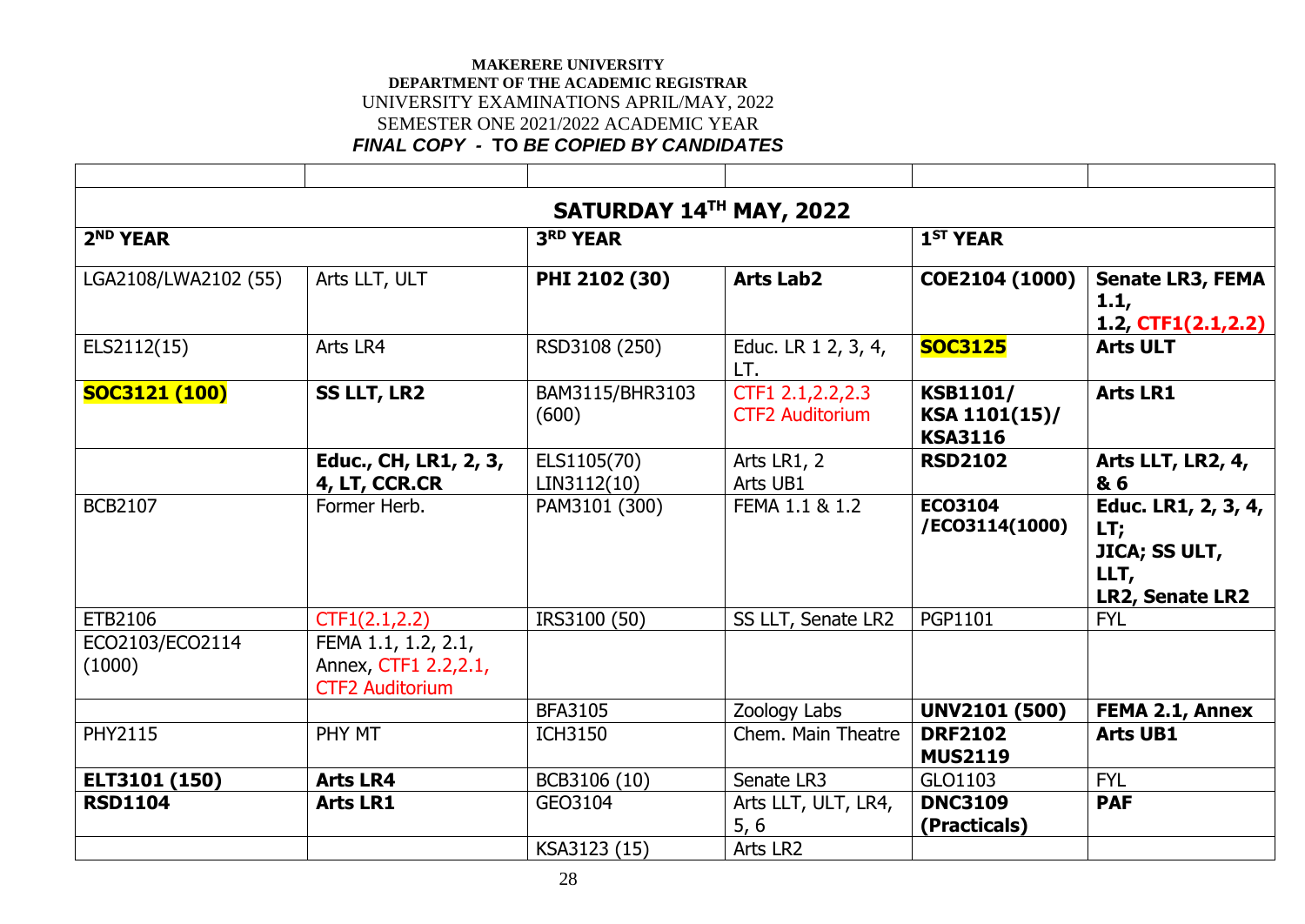| <b>CHM2108</b>               | <b>Chem Main Theatre</b> | ARB3102              | Arts UB4                  |  |  |  |
|------------------------------|--------------------------|----------------------|---------------------------|--|--|--|
| CHM2107 (109)                | Chem. Main Theatre       | ENR3108(30)          | <b>MUIENR Theatre</b>     |  |  |  |
| <b>DES1110 (500)</b>         | <b>JICA Rooms,</b>       | SPS3119 (30)         | Chem. Small               |  |  |  |
|                              |                          |                      | Theatre                   |  |  |  |
| MUS2112 (Practical)          | <b>PAF</b>               | JCO3102 (180)        | CTF1(2.1, 2.2)            |  |  |  |
| EHR2104                      | Arts LR2, 5, & 6, UB1    | PHI2107 (150)        | Geog Labs. 1, & 2,        |  |  |  |
|                              |                          |                      | <b>Arts LR1</b>           |  |  |  |
| CSK1103(45)                  | UB1                      | STA3111 (400)        | <b>SSAE</b>               |  |  |  |
| <b>KSA3102</b>               | Geog Lab. 1 & 2          | <b>MUS1112</b>       | <b>PAF</b>                |  |  |  |
| <b>MUS2114</b>               | PAF                      | <b>CSK1103 (300)</b> | Arts UB1, UB4,            |  |  |  |
|                              |                          | (UNIWIDE)            | LR5, 6, ULT, LLT          |  |  |  |
| BSW2101/SOA2122 (700)        | SS ULT, LLT, Arts ULT,   | EDS1101 (1300)       | Arts LLT, ULT, LR         |  |  |  |
|                              | LLT, CTF1(1.2), FEMA     |                      | 4, 5, 6, UB1 & LB1,       |  |  |  |
|                              | 1.1, 1.2, 2.1, JICA RMS, |                      | Educ. CH, LT, LR1,        |  |  |  |
|                              | Senate LR2               |                      | 2, 3, 4, 127              |  |  |  |
|                              |                          |                      | $CTF1(2.1, 2.2, 2.3)$ , C |  |  |  |
|                              |                          |                      | <b>TF2 Auditorium</b>     |  |  |  |
|                              |                          |                      |                           |  |  |  |
|                              |                          |                      |                           |  |  |  |
|                              |                          | <b>MUS2114</b>       | <b>PAF</b>                |  |  |  |
|                              |                          | (Practicals)         |                           |  |  |  |
|                              |                          | <b>DNC2110</b>       | <b>PAF</b>                |  |  |  |
|                              |                          | (Practicals)         |                           |  |  |  |
|                              |                          | <b>MET3105</b>       | Geog CIT LT               |  |  |  |
|                              |                          | <b>MUS1113</b>       | <b>SS LR2</b>             |  |  |  |
|                              |                          | PSY2103 (250)        | PSY LR 8, 9, & 13,        |  |  |  |
|                              |                          | <b>ENV2111</b>       | <b>GGCS CIT Lab.</b>      |  |  |  |
|                              |                          | GEO2117              | <b>GGCS CIT Lab.</b>      |  |  |  |
|                              |                          | <b>MUS7103</b>       | <b>PAF</b>                |  |  |  |
| <b>SUNDAY 15TH MAY, 2022</b> |                          |                      |                           |  |  |  |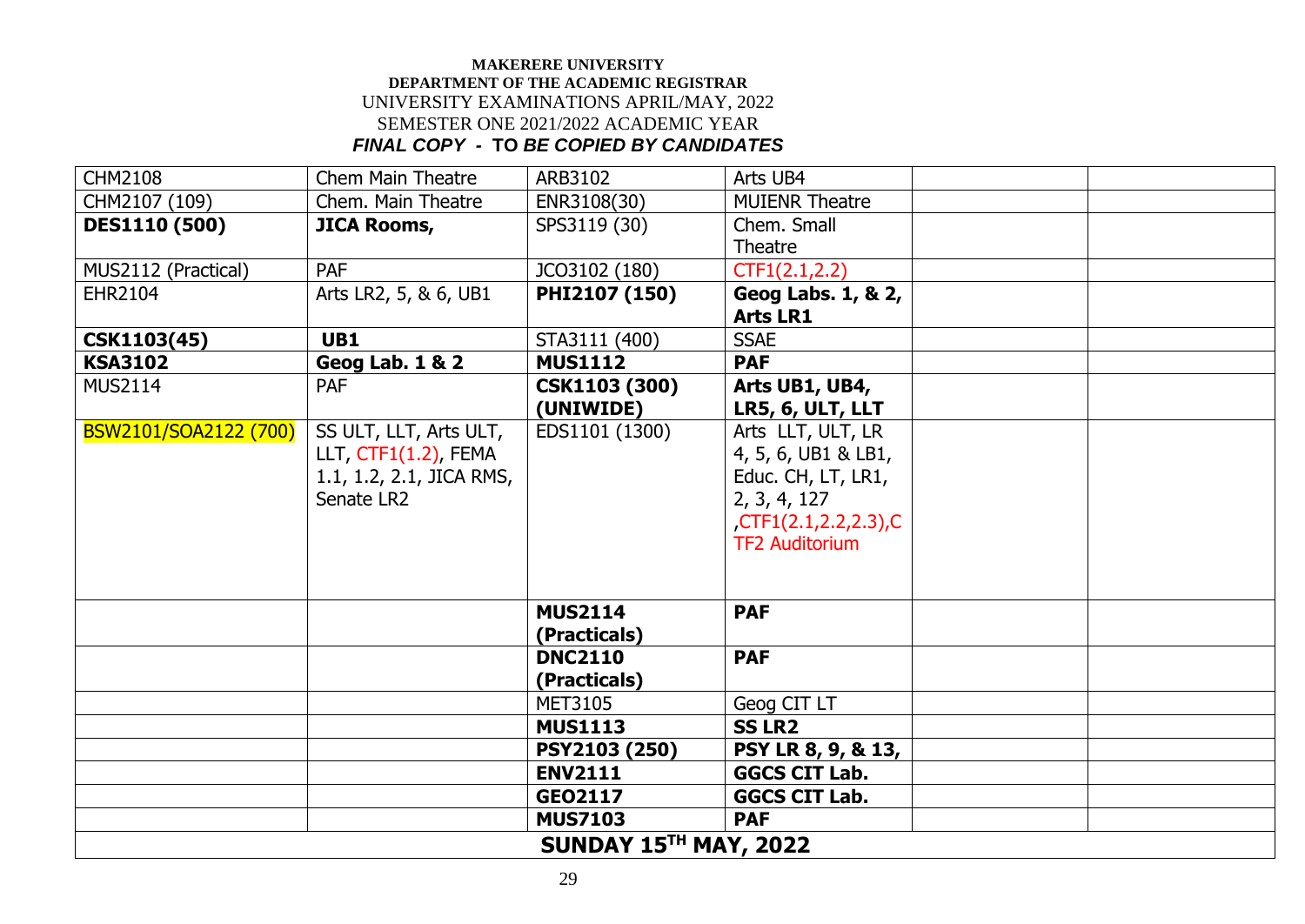| <b>CHM2108</b>  | Senate LR2               |                              |                            |                |                        |
|-----------------|--------------------------|------------------------------|----------------------------|----------------|------------------------|
| CHM2107         | Chem Small & Big         |                              |                            |                |                        |
|                 | Theatre                  |                              |                            |                |                        |
| EC01101/EC01107 | FEMA 1.1, 1.2, 2.1,      | EHR1103 (400)                | <b>JICA Rooms</b>          | <b>CSK1101</b> | <b>JICA rooms, CIT</b> |
| (3420)          | <b>Annex, Senate</b>     |                              |                            |                | (All rooms), SASC      |
|                 | LR3, JICA rooms, CIT     |                              |                            |                |                        |
|                 | (All rooms), SASC        |                              |                            |                |                        |
| EDE3101 (1400)  | CTF1(2.1,2.2,2.3), CTF2  | PSE2101 (1300)               | CTF1(2.1, 2.2, 2.3), C     | PSE1101 (1300) | CTF1(2.1, 2.2, 2.3), C |
|                 | Auditorium , Educ. CH,   |                              | <b>TF2 Auditorium Arts</b> |                | TF2 Auditorium, Arts   |
|                 | LT, LR1, 2, 3, 4, 127,   |                              | LR4, 5, 6 LLT, UB1,        |                | UB1 & LB1, ULT,        |
|                 | <b>JICA Rooms</b>        |                              | LB1, FEMA 1.1, 1.2,        |                | LR1, 4, 5, 6, Educ.    |
|                 |                          |                              | Educ LT, LR1, 2, 3,        |                | LT, LR1, 2, 3, 4,      |
|                 |                          |                              | 4, 127, JICA               |                | JICA Rooms, FEMA       |
|                 |                          |                              | 201/202, 204/205,          |                | 1.1, 1.2               |
|                 |                          |                              |                            |                |                        |
|                 |                          | <b>MONDAY 16TH MAY, 2022</b> |                            |                |                        |
| CUS2101(1300)   | CTF1(2.1,2.2,2.3), CTF2  | BSW1101/SOA1120              | CTF1(2.1, 2.2, 2.3)        |                |                        |
|                 | Auditorium FEMA 2.1,     | (1000)                       | LR2, SS ULT, LLT,          |                |                        |
|                 | Educ. CH, LR1, 2, 3, 4 & |                              | Senate LR2, CIT Big        |                |                        |
|                 | 127, JICA 201/202 &      |                              | Lab 1&2 SS LR2, 2,         |                |                        |
|                 | 204/205                  |                              |                            |                |                        |
| <b>BSW2108</b>  | Senate LR2               |                              |                            |                |                        |

- **N.B 1. IN ORDER TO AVOID UNDESIRABLE CIRCUMSTANCES, PRINCIPALS, DEANS, DIRECTORS AND HEADS OF DEPARTMENT ARE REQUESTED TO ENSURE THAT THE ROOMS ALLOCATED FOR THE VARIOUS (COURSE) EXAMINATIONS ARE A ERED TO.**
	- **2. All CIT Rooms will only be available for use by other Colleges/Schools on Weekend days (i.e Saturdays and Sundays), please take note.**
	- **3. ALL GRADUATE EXAMINATIONS SHOULD BE PROPERLY TIMETABLED FOR , TO AVOID VENUE**